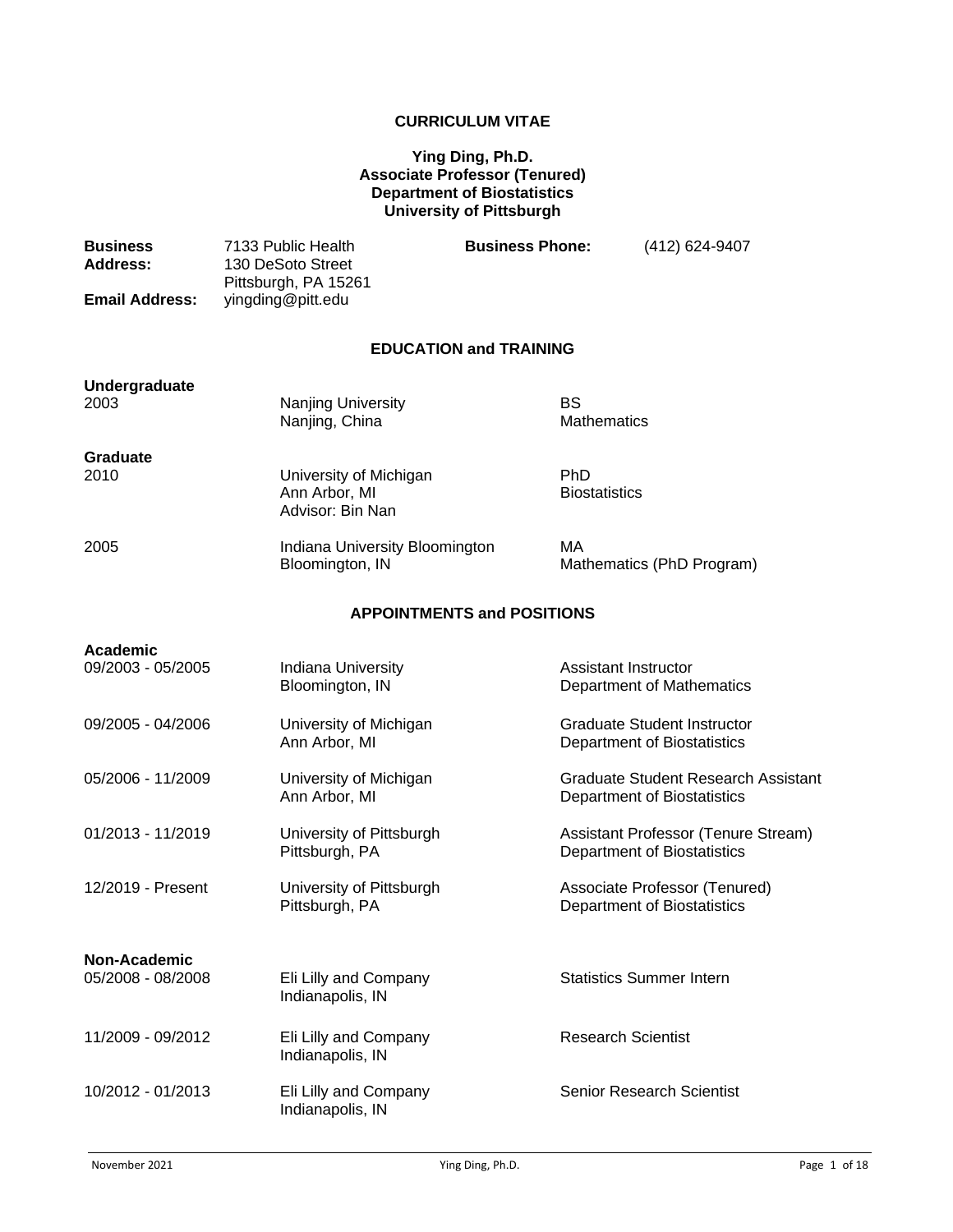## **MEMBERSHIP in PROFESSIONAL and SCIENTIFIC SOCIETIES**

| $2003 - 2005$  | Fellow, Women in Science, Indiana University Bloomington                         |
|----------------|----------------------------------------------------------------------------------|
| $2003 - 2005$  | Member, American Mathematical Society                                            |
| 2005 - 2007    | Fellow, Public Health Genetics Interdepartmental Concentration                   |
| 2013 - 2017    | Member, PLOS ONE Statistical Advisory Board                                      |
| 2007 - Present | Member, American Statistical Association                                         |
| 2007 - Present | Member, International Biometric Society, Eastern North American Region<br>(ENAR) |

## **HONORS and AWARDS**

| $2000 - 2003$ | People's Scholarship, Nanjing University, China                             |
|---------------|-----------------------------------------------------------------------------|
| 2003          | Outstanding Student Award, Nanjing University, China                        |
| $2003 - 2005$ | Women in Science Fellowship Indiana University Bloomington                  |
| 2006          | Best First-Year Masters Student, University of Michigan                     |
| 2007          | Best Performance on the PhD Qualifying Exams, University of Michigan        |
| 2008          | Midwest SAS User Group (MWSUG) Student Scholarship                          |
| 2009          | Rackham Predoctoral Fellowship, University of Michigan                      |
| 2010          | <b>ENAR Distinguished Student Paper Award</b>                               |
| 2013          | <b>ENAR Junior Researcher Travel Award</b>                                  |
| 06/2013       | Nominated for 2013 Craig Teaching Award, University of Pittsburgh           |
| 05/2014       | Women in Statistics Conference Travel Award                                 |
| 04/2020       | Nominated for 2020 Craig Teaching Award, University of Pittsburgh           |
| 04/2021       | 2021 James L. Craig Excellence in Education Award, University of Pittsburgh |

## **PUBLICATIONS**

- \*: corresponding/senior author
- +: co-first author
- \_: PhD advisee

## **Statistical Papers (from independent methodological research)**

- 1. Ganjdanesh A<sup>+</sup>, Zhang Z<sup>+</sup>, Chew EY, Ding Y, Chen W<sup>\*</sup>, Huang H<sup>\*</sup> (2021) Longitudinal AMDNet: A Temporal Correlation Structure Guided Deep Learning Framework for Predicting Longitudinal Agerelated Macular Degeneration Severity. *PNAS Nexus. Accepted*
- 2. Wei Y, Hsu JC, Chen W, Chew EY, **Ding Y\*** . (2021) A Simultaneous Inference Procedure to Identify Subgroups from RCTs with Survival Outcomes: Application to Analysis of AMD Progression Studies. (*The earlier version won the Best Poster Award in ASA Pittsburgh Chapter 2019 Meeting*.) *Statistics in Medicine.* <https://doi.org/10.1002/sim.9196>
- 3. Wei Y, Wang X, Chew EY, **Ding Y\*** . (2021) Confident Identification of Subgroups from SNP Testing in RCTs with Binary Outcomes. *Biometrical Journal.* https://doi.org/10.1002/bimj.202000170
- 4. Yan Q, Jiang Y, Huang H, Xin H, Swaroop A, Chew EY, Weeks DE, Chen W\*, **Ding Y\*** . (2021) GWASbased Machine Learning for Prediction of Age-Related Macular Degeneration Risk. *Translational Vision Science & Technology (TVST).* <https://doi.org/10.1167/tvst.10.2.29>
- 5. Sun T, Wei Y, Chen W, **Ding Y\*** . (2020) Genome-wide Association Study-based Deep Learning for Survival Prediction. *Statistics in Medicine.* 39(30):4605-4620. PMID: 32974946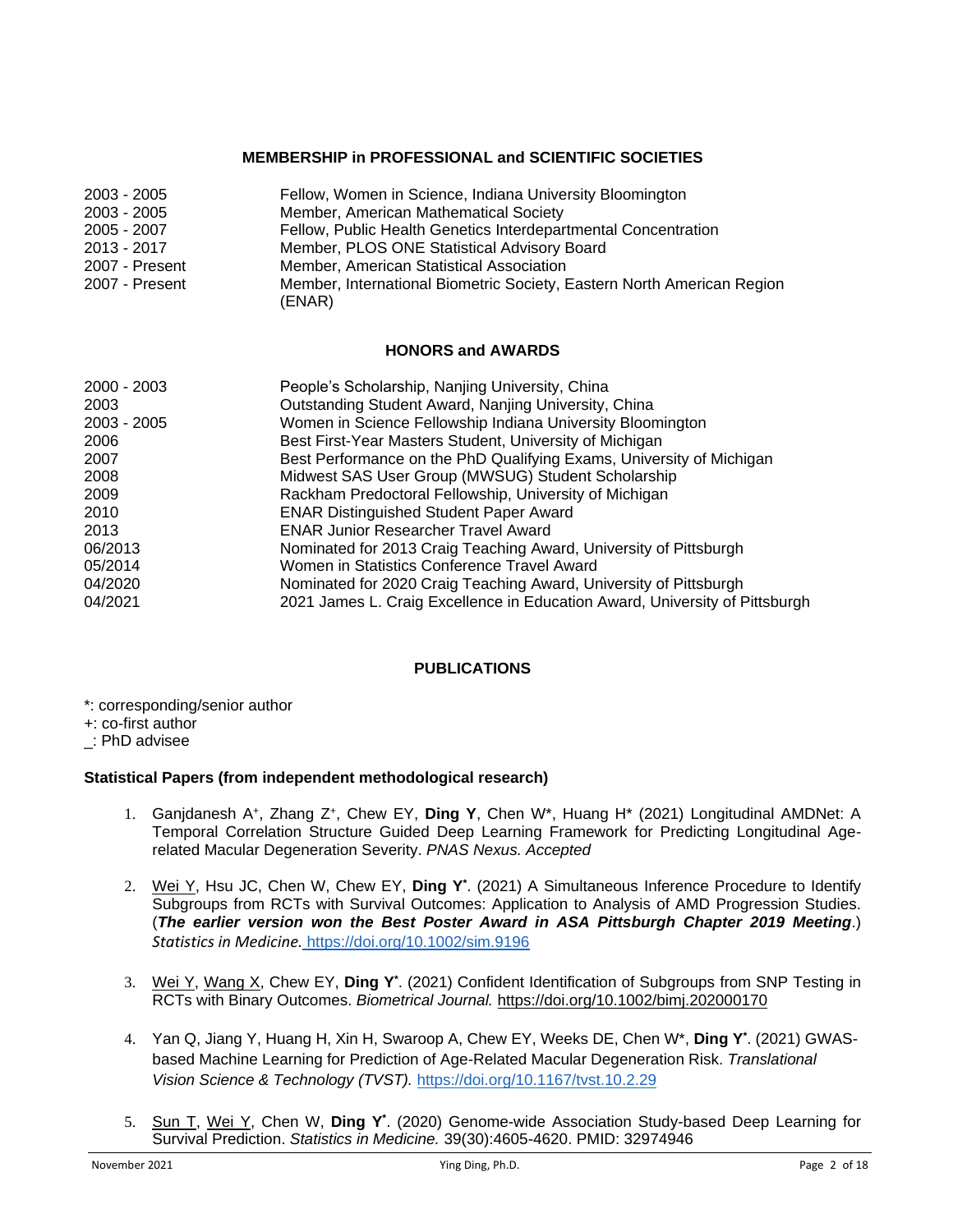- 6. Chen L-W, Cheng Y, **Ding Y**, Li R. (2020) Quantile Association Regression on Bivariate Survival Data. *Canadian Journal of Statistics.* doi/10.1002/cjs.11577
- 7. Sun T, **Ding Y\***. (2020) CopulaCenR: Copula based Regression Models for Bivariate Censored Data in R. *The R Journal.* <https://doi.org/10.32614/RJ-2020-025>
- 8. Wang X<sup>+</sup>, Sun Z<sup>+</sup>, Zhang Y, Xu Z, Huang H, Duerr R, Chen K, Ding Y, Chen W<sup>\*</sup>. (2020) BREM-SC: A Bayesian Random Effects Mixture Model for Joint Clustering Single Cell Multi-Omics Data. *Nucleic Acid Research.* doi: 10.1093/nar/gkaa314. PMID: 32379315.
- 9. Yan Q, Weeks DE, Xin H, Huang H, Swaroop A, Chew EY, **Ding Y\*** , Chen W\* (2020) Deep-learningbased Prediction of Late Age-Related Macular Degeneration Progression. *Nature Machine Intelligence.* 2(2):141-150. PMID: 32285025
- 10. Wei Y<sup>+</sup>, Liu Y<sup>+</sup>, Sun T, Chen W, Ding Y<sup>\*</sup>. (2019) Gene-based Association Analysis for Bivariate Time-toevent Data through Functional Regression with Copula Models. (*The earlier version won the 2019 LiDS Conference Student Paper Award***.**) *Biometrics.* DOI: 10.1111/biom.13165. 76:619–629.PMID: 31625595
- 11. Sun T, **Ding Y\*** . (2019) Copula-based semiparametric transformation model for bivariate data under general interval censoring. (*The earlier version won the 2019 ENAR Distinguished Student Paper Award*.) *Biostatistics.* DOI: 10.1093/biostatistics/kxz032. 22(2): 315–330. PMID: 31506682
- 12. Sun Z, Chen L, Xin H, Huang Q, Cillo AR, Tabib T, Kolls JK, Bruno TC, Lafyatis R, Vignali DAA, Chen K, **Ding Y\***, Hu M\*, Chen W\*. (2019) A Bayesian mixture model for clustering droplet-based single cell transcriptomic data from population studies. (*The earlier version won the 2019 ENAR Distinguished Student Paper Award*.) *Nature Communications*. 10(1):1649. PMID: 30967541
- 13. Sun T<sup>+</sup>, Liu Y<sup>+</sup>, Cook RJ, Chen W, Ding Y<sup>\*</sup>. (2019). Copula-based Score Test for Bivariate Time-to-event Data, with Application to a Genetic Study of AMD Progression. (*The earlier version won the Best Poster Award in ASA Pittsburgh Chapter 2017 Meeting*.) *Lifetime Data Analysis*. 25(3):546-568. PMID: 30560439
- 14. Lin HM, Xu H, **Ding Y**, Hsu JC. (2019). Correct and Logical Inference on Efficacy in Subgroups and Their Mixture for Binary Outcomes. *Biometrical Journal*. 61(2): 8-26. PMID: 30353566
- 15. **D**i**ng Y\* ,** Li GY, Liu Y, Ruberg SJ, Hsu JC. (2018). Confident Inference For SNP Effects On Treatment Efficacy. *Annals of Applied Statistics.* 12(3): 1727-1748.
- 16. Ding Y<sup>\*,+</sup>, Kong S<sup>+</sup>, Kang S, Chen W. (2018). A Semiparametric Imputation Approach for Regression with Censored Covariate, with Application to an AMD Progression Study. *Statistics in Medicine.* 37(23): 3293-3308. PMID: 39845616
- 17. Yan Q<sup>+</sup>, Ding Y<sup>+</sup>, Liu Y, Sun T, Fritsche LG, Clemons T, Ratnapriya R, Klein ML, Cook RJ, Liu Y, Fan R, Wei L, Abecasis GR, Swaroop A, Chew EY, Weeks DE, Chen W. (2018). Genome-wide Analysis of Disease Progression in Age-related Macular Degeneration. *Human Molecular Genetics*. 27(5):929-940. PMID: 29346644
- 18. Sun Z, Wang T, Deng K, Wang X-F, Lafyatis R, **Ding Y**, Hu M, Chen W. (2018). DIMM-SC: A Dirichlet mixture model for clustering droplet-based single cell transcriptomic data. *Bioinformatics.* 34(1):139-146. PMID: 29036318
- 19. **Ding Y**, Liu Y, Yan Q, Fritsche LG, Cook RJ, Clemons T, Ratnapriya R, Klein ML, Abecasis GR, Swaroop A, Chew EY, Weeks DE, Chen W. (2017). Bivariate Analysis of Age-Related Macular Degeneration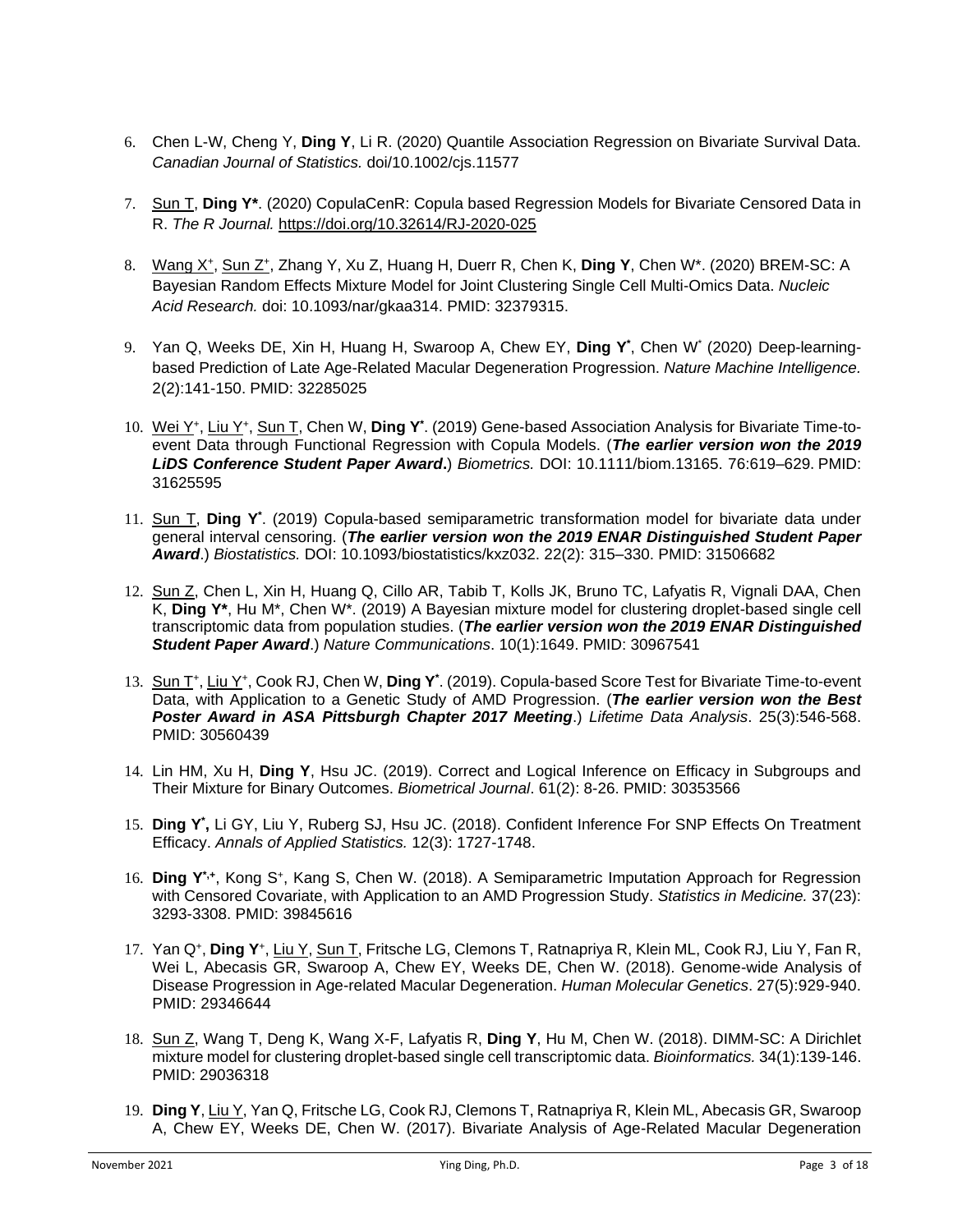Progression Using Genetic Risk Scores. *Genetics.* 206(1):119-133. PMID: 28341650 (*Received editorial highlight and media reports.)*

- 20. Wang T, Ren Z, **Ding Y**, Zhou F, Sun Z, MacDonald ML, Sweet RA, Wang J, Chen W. (2016). FastGGM: An efficient algorithm for the inference of Gaussian graphical model in biological networks. *PLoS Computational Biology.* 12(2):e1004755. PMID: 26872036
- 21. Fan R, Wang Y, Yan Q, **Ding Y**, Weeks DE, Lu Z, Ren H, Cook R J, Xiong M, Swaroop A, Chew E Y, Chen W. (2016). Gene-based Association Analysis for Censored Traits Via Fixed Effect Functional Regressions. *Genetic Epidemiology*. 40(2):133-43. PMID: 26782979
- 22. Ding Y<sup>\*</sup>, Lin HM, Hsu JC. (2016). Subgroup Mixable Inference on Treatment Efficacy in Mixture Populations, with an Application to Time-to-Event Outcomes. *Statistics in Medicine.* 35(10):1580-94. PMID: 26646305
- 23. **Ding Y** \* , Nan B. (2015). Estimating Mean Survival Time: When is it Possible? *Scandinavian Journal of Statistics.* 42(2):397-413. PMID: 26019387 PMCID: PMC4442028
- 24. **Ding Y**\* , Fu H. (2013). Bayesian Indirect and Mixed Treatment Comparisons Across Longitudinal Time Points. *Statistics in Medicine.* 32 (15):2613-28. PMID: 23229717
- 25. Banerjee M, **Ding Y**, Noone A. (2012). Identifying Representative Trees from Ensembles. *Statistics in Medicine.* 31(15):1601-16. PMID: 22302520
- 26. **Ding Y,** Nan B. (2011). A Sieve M-theorem for Bundled Parameters in Semiparametric Models, with Application to the Efficient Estimation in a Linear Model for Censored Data. (*The earlier version won the 2010 ENAR Distinguished Student Paper Award*.) *Annals of Statistics.* 39(6):3032-3061. PMID: 24436500 PMCID: PMC3890689
- 27. **Ding Y,** Choi H, Nesvizhskii AI. (2008). Adaptive Discriminant Function Analysis and Reranking of MS/MS Database Search Results for Improved Peptide Identification in Shotgun Proteomics. *Journal of Proteome Research.* 7(11):4878-89. PMID: 18788775 PMCID: PMC3744223

#### **Collaborative Papers (from interdisciplinary collaborative research)**

- 28. Grubisha MJ, Sun T, Erickson SL, Eisenman L, Helmer CD, **Ding Y**, Homanics GE, Penzes P, Wills ZP, Sweet RA. (2021) A Kalirin Missense Mutation Enhances Dendritic RhoA Signaling and Leads to Regression of Cortical Dendritic Arbors Across Development. *PNAS. In Press. :*  https://doi.org/10.1101/2021.03.22.436528
- 29. Saito T<sup>+</sup>, Wei Y<sup>+</sup>, Wen L<sup>+</sup>, Srinivasan C, Wolthers BO, Tsai C-Y, Harris MH, Stevenson K, Byersdorfer C, Oparaji J-A, Fernandez C, Mukherjee A, Abu-El-Haija M, Agnihotri S, Schmiegelow K, Showalter MR, Fogle PW, McCulloch S, Contrepois K, Silverman LB, **Ding Y\*** , Husain SZ**\*** . (2021) Impact of acute lymphoblastic leukemia (ALL) induction therapy: a metabolomic approach. *Metabolomics*. 17:64. DOI: 10.1007/s11306-021-01814-2 PMID: 34175981
- 30. Shi L, Sun Z, Su W, Xu F, Zhang Q, Dai X, Iyer K, Xie D, Hitchens KT, Foley LM, Stolz DB, Chen K, **Ding Y**, Thomson AW, Leak RK; Chen J, Hu X. (2021). Treg cell-derived osteopontin promotes microglia-mediated white matter repair after ischemic stroke. Immunity. https://doi.org/10.1016/j.immuni.2021.04.022
- 31. Grubisha MJ, Sun X, MacDonald ML, Garver M, Sun Z, DeGiosio RA, Lewis DA, Yates NA, Camacho C, **Ding Y**, Sweet RA. (2021) MAP2 is Differentially Phosphorylated in Schizophrenia, Altering Its Function. https://doi.org/10.1038/s41380-021-01034-z *Molecular Psychiatry.*
- 32. MacDonald ML, Garver M, Newman J, Sun Z, Kannarkat J, Salisbury R, Glausier J, **Ding Y**, Lewis DA, Yates NA, Sweet RA. (2019) Synaptic Proteome Alterations in the Primary Auditory Cortex of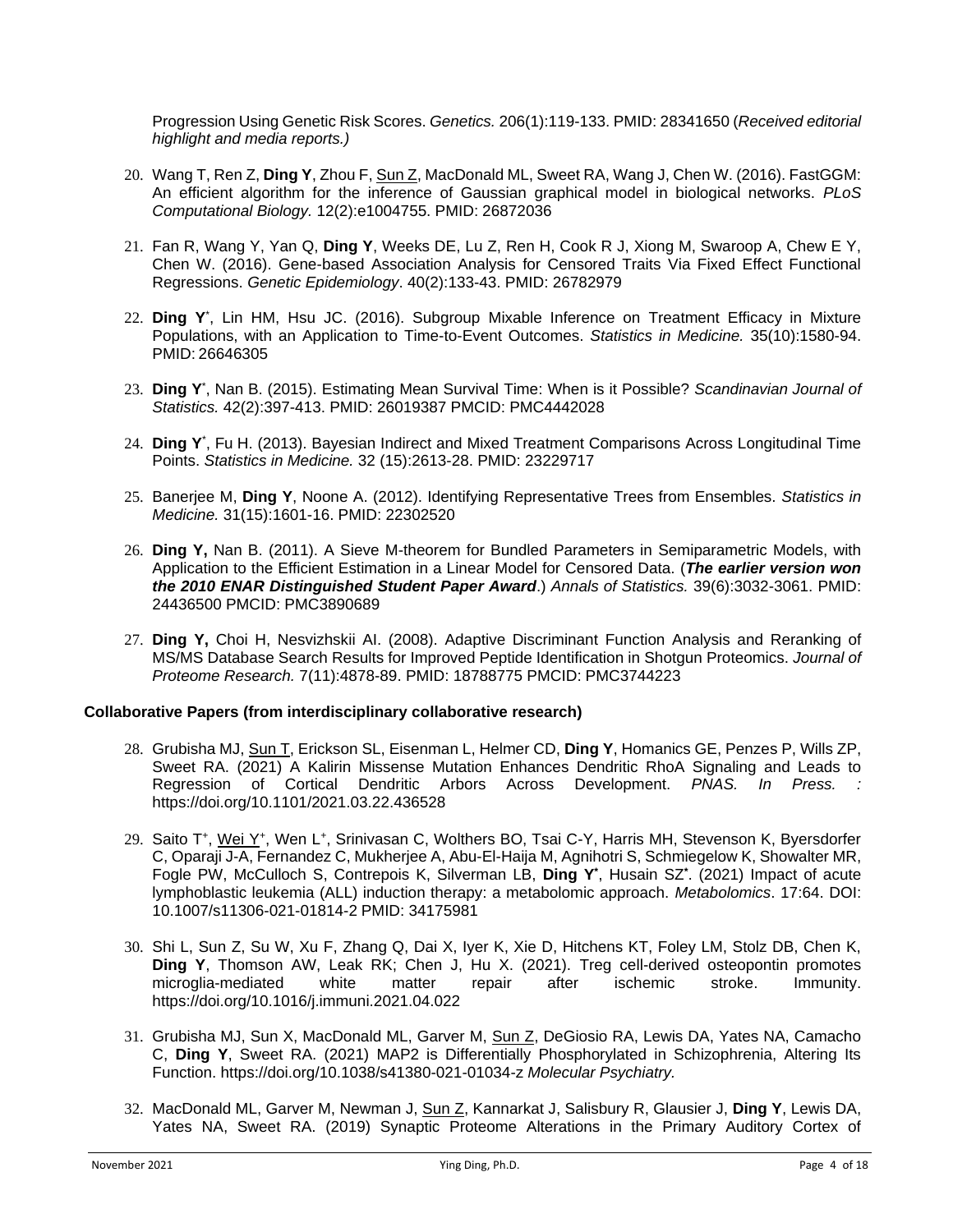Schizophrenia. *JAMA Psychiatry.* DOI: 10.1001/jamapsychiatry.2019.2974. PMID: 31642882

- 33. Bokvist KB, **Ding Y**, Landschulz WH, Sinha V, Pastrak A, Belin RM. (2019) Gastrin Analogue Administration Adds No Significant Glycaemic Benefit to a GLP-1 Receptor Agonist Acutely or After Washout of Both Analogues. *Diabetes, Obesity and Metabolism.* DOI: 10.1111/dom.13695 PMID: 30848033
- 34. MacDonald ML, Favo D, Garver M, Sun Z, Arion D, **Ding Y**, Yates NA, Sweet RA, Lewis D. (2019). Laser Capture Microdissection – Targeted Mass Spectrometry: A Method for Multiplexed Protein Quantification Within Individual Layers of The Cerebral Cortex. *Neuropsychopharmacology.* 44(4):743-748. PMID: 30390066
- 35. Krivinko JM, Erickson SL, **Ding Y**, Sun Z, Penzes P, MacDonald ML, Jones-Laughner J, Yates NA, Ikonomovic MD, Lopez OL, Sweet RA, Kofler J. (2018). Synaptic Proteome Compensation and Resilience to Psychosis in Alzheimer's Diseases. *The American Journal of Psychiatry*. 175(10):999-1009 PMID: 30021459
- 36. Liu A, Chen M, Kumar R, Stefanovic-Racic M, O'Doherty RM, **Ding Y**, Jahnen-Dechent W, Borghesi L. (2018). Bone marrow lympho-myeloid malfunction in obesity requires precursor cell-autonomous TLR4. *Nature Communications.* 9(1):708 doi:10.1038/s41467-018-03145-8. PMID: 29453396
- 37. McKinney B, Lin H, **Ding Y**, Lewis DA, Sweet RA. (2017). DNA methylation age is not accelerated in brain or blood of subjects with schizophrenia. *Schizophrenia Research.* doi: 10.1016/j.schres.2017.09.025. PMID: 28988914
- 38. McKinney B, **Ding Y**, Lewis DA, Sweet RA. (2017). DNA methylation as a putative mechanism for reduced dendritic spine density in the superior temporal gyrus of subjects with schizophrenia. *Translational Psychiatry.* 7(2):e1032. PMID: 28195572
- 39. McKinney B, Lin H, **Ding Y**, Lewis DA, Sweet RA. (2017). DNA Methylation Evidence Against the Accelerated Aging Hypothesis of Schizophrenia. *NPJ Schizophrenia.* 3(13) PMCID: PMC5441537
- 40. Kazda CM, **Ding Y**, Kelly RP, Garhyan P, Shi C, Lim CN, Fu H, Watson DE, Lewin AJ, Landschulz WH, Deeg MA, Moller DE, Hardy TA. (2016). Evaluation of Efficacy and Safety of the Glucagon Receptor Antagonist LY2409021 in Patients with Type 2 Diabetes: 12- and 24-Week Phase 2 Studies. *Diabetes Care.* 39(7):1241-1249. PMID: 26681715
- 41. Sweet RA, MacDonald ML, Kirkwood CM, **Ding Y**, Schempf T, Kofler J, Ikonomovic M, Lopez OL,Yates NA. (2016). APOE\*4 genotype is associated with altered levels of glutamate signaling proteins and synaptic co-expression networks in the prefrontal cortex in mild to moderate Alzheimer disease. *Journal of Molecular and Cellular Proteomics.* 15(7):2252-62 PMID: 27103636
- 42. Edmunds LR, Otero PA, Sharma L, D'Souza S, Dolezal JM, David S, Lu J, Lamm L, Basantani M, Sipula IJ, Zeng X, **Ding Y**, Ding F, Beck ME, Vockley J, Kershaw EE, O'Doherty RM, Kratz LE, Yates NA, Goetzman EP, Scott D, Duncan AW, Prochownik WV. (2016). Abnormal Lipid Processing but Normal Long-Term Re-population Potential of myc-/- Hepatocytes. *Oncotarget.* 7(21):30379-95 PMID: 27105497
- 43. Liu Y, Wang R, **Ding Y**, Tu S, Liu Y, Qian Y, Xu L, Tong T, Cai S, and Peng J. (2016). A predictive nomogram improved diagnostic accuracy and interobserver agreement of perirectal lymph nodes metastases in rectal cancer. *Oncotarget.* 7(12):14755-64. PMID: 26910373
- 44. Kirkwood CM, MacDonald ML, Schempf T, Vatsavayi A, Ikonomovic M, Koppel J, **Ding Y**, Sun M, Kofler J, Lopez O, Yates NA, Sweet RA. (2016). Altered VILIP-1 Levels Correspond to Regional Neuronal Loss in Alzheimer's Disease and Frontotemporal Lobar Degeneration. *Journal of Neuropathology and Experimental Neurology.* 75(2):175-82. PMID: 26769253
- 45. Polanco PM, **Ding Y**, Knox JM, Ramalingam L, Jones H, Hogg ME, Zureikat AH, Hotzman MP, Pingpank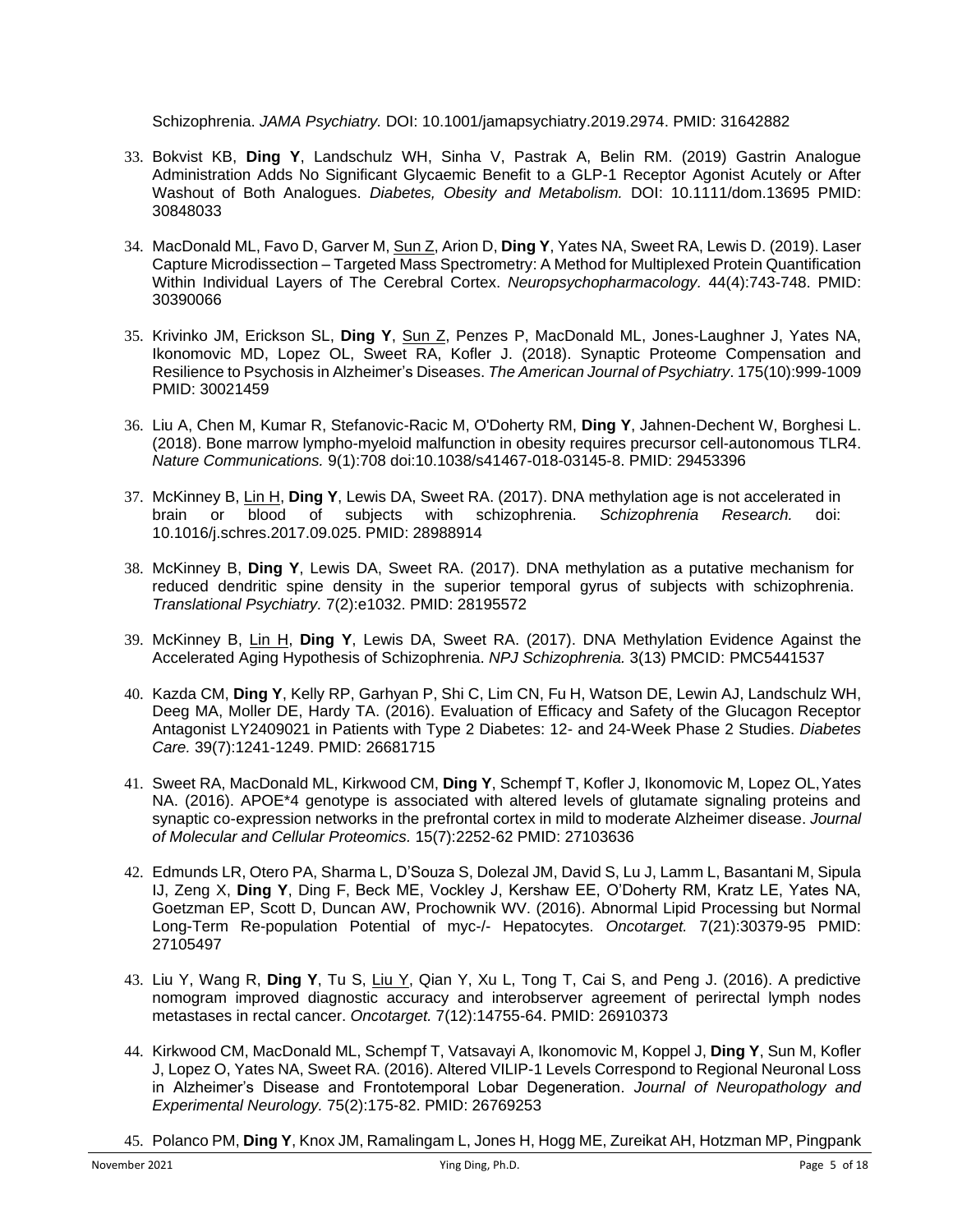J, Ahrendt S, Zeh H, Bartlett DL, Choudry HA. (2015). Outcomes of Cytoreductive Surgery and Hyperthermic Intraperitoneal Chemoperfusion in Patients with High-grade, High-volume Disseminated Mucinous Appendiceal Neoplasms*. Annals of Surgical Oncology.* 23(2):382-90. PMID: 26429720

- 46. Liu A, Wang Y, **Ding Y**, Baez I, Payne KJ, Borghesi L. (2015). Cutting Edge: Hematopoietic Stem Cell Expansion and Common Lymphoid Progenitor Depletion Require Hematopoietic-Derived, Cell-Autonomous TLR4 in a Model of Chronic Endotoxin. *Journal of Immunology.* 195(6):2524-8. PMID: 26276875
- 47. Edmunds LR, Sharma L, Wang H, Kang A, d'Souza S, Lu J, McLaughlin M, Dolezal JM, Gao X, Weintraub ST, **Ding Y**, Zeng X, Yates N, Prochownik EV. (2015). c-Myc and AMPK Control Cellular Energy Levels by Cooperatively Regulating Mitochondrial Structure and Function. *PLoS One*. 10(7):e0134049. PMID:26230505
- 48. Banik A, Brown R E, Bamburg J, Lahiri D K, Khurana D, Friedland R P, Chen W, **Ding Y**, Mudher A, Padjen A, Mukaetova-Ladinska E, Ihara M, Srivastava S, Srivastava MVP, Masters CL, Kalaria R N, and Anand A. (2015). Translation of Pre-clinical Studies into Successful Clinical Trials for Alzheimer's disease: What are the Roadblocks and How Can They Be Overcome? *Journal of Alzheimer's Disease.* 47(4):815- 843. PMID: 26401762
- 49. Ling X, Zhang S, Shao P, Li W, Yang L, **Ding Y**, Xu C, Stella N, Bai M. (2015). A novel near-infrared fluorescence imaging probe that preferentially binds to cannabinoid receptors CB2R over CB1R. *Biomaterials*. 57:169-178. PMID: 25916505 PMCID: PMC4426855
- 50. Ma X, Li X, Xu L, Shi D, Tong T, Huang D, **Ding Y**, Cai S, Peng J. (2015). Characteristics and Prognostic Significance of Preoperative Magnetic Resonance Imaging-Assessed Circumferential Margin in Rectal Cancer. *Gastroenterology Research and Practice*: 410150. PMID: 26089866 PMCID: PMC4452312
- 51. Zhang S, Shao P, Ling X, Yang L, Hou W, Thorne SH, Beaino W, Anderson CJ, **Ding Y**, Bai M. (2015). In Vivo Inflammation Imaging Using a CB2R-targeted Near Infrared Fluorescent Probe. *American Journal of Nuclear Medicine and Molecular Imaging.* 5(3):246-58. PMID: 26069858 PMCID: PMC4446393
- 52. Downs-Canner S, **Ding Y**, Magge DR, Jones H, Ramalingam L, Zureikat A, Holtzman M, Ahrendt S, Pingpank J, Zeh HJ, Bartlett DL, Choudry HA. (2015). A comparative analysis of postoperative pancreatic fistulas after surgery with and without hyperthermic intraperitoneal chemoperfusion. *Annals of Surgical Oncology.* 22(5):1651-7. PMID: 25348781
- 53. Polanco PM, **Ding Y**, Knox JM, Ramalingam L, Jones H, Hogg ME, Zureikat AH, Hotzman MP, Pingpank J, Ahrendt S, Zeh H, Bartlett DL, Choudry HA. (2015). Institutional Learning Curve of Cytoreductive Surgery and Hyperthermic Intraperitoneal Chemoperfusion for Peritoneal Malignancies. *Annals of Surgical Oncology.* 22(5):1673-9. PMID: 25377640
- 54. MacDonald ML, **Ding Y**, Newman J, Hemby S, Penzese P, Lewis DA, Yates N, Sweet RA. (2015). Altered Glutamate Protein Co-Expression Network Topology Linked to Spine Loss in the Auditory Cortex of Schizophrenia. *Biological Psychiatry.* 77(11):959-68. PMID: 25433904
- 55. Peng J<sup>+</sup> , **Ding Y**<sup>+</sup> , Tu S, Lu JJ, Shi D., Chen W, Li X, Wu H, Cai S. (2014). Prognostic nomograms for predicting survival and distant metastases in locally advanced rectal cancers without neoadjuvant treatment. *PloS One.* 9(8):e106344 PMID: 25171093
- 56. Jia N, Zhang S, Shao P, Bagia C, Janjic J, **Ding Y**, Bai M. (2014). Cannabinoid CB2 Receptor as a New Phototherapy Target for Inhibition of Tumor Growth. *Molecular Pharmaceutics.* 11(6):1919-1929. PMID: 24779700
- 57. Santos PM, **Ding Y**, Borghesi L. (2014). Cell-intrinsic in vivo Requirement for the E47-p21 Pathway in Long-term Hematopoietic Stem Cells. *Journal of Immunology.* 192(1):160-8. PMID: 24259504 PMCID: PMC3893818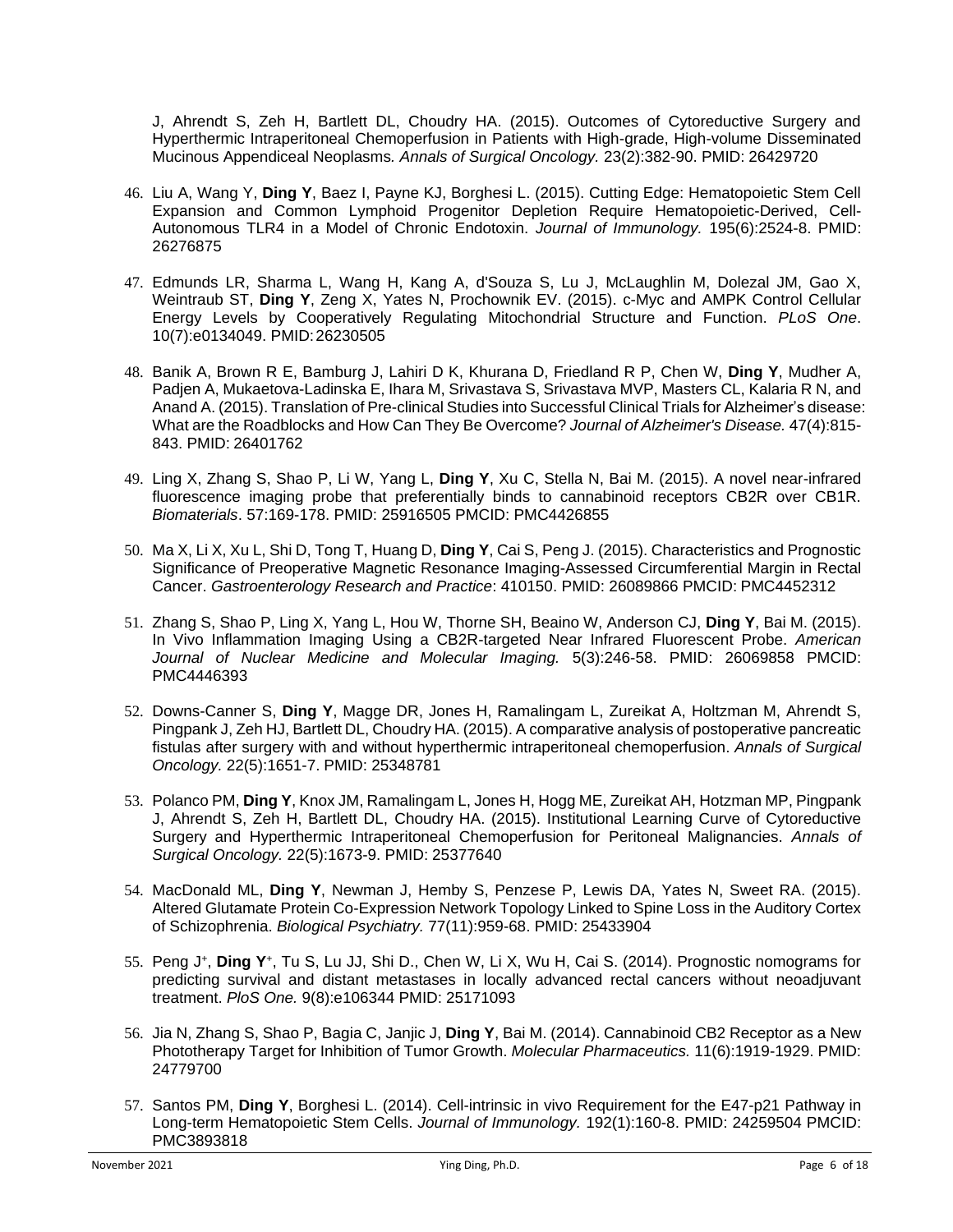- 58. Peng J, Li X, **Ding Y**, Shi D, Wu H, Cai S. (2013). Is Adjuvant Radiotherapy Warranted in Curatively Resected T1- 2 Node-positive Rectal Cancer? *Radiation Oncology*. 8:290 PMID: 24350579 PMCID: PMC3907146
- 59. Chen F, Ding X, **Ding Y**, Xiang Z, Li X, Ghosh D, Schurig GG, Sriranganathan N, Boyle SM, He Y. (2011). Proinflammatory caspase-2 mediated macrophage cell death induced by a rough 2 attenuated Brucella suis. *Infection and Immunity.* 79(6):2460-69. PMID: 21464087 PMCID: PMC3125819
- 60. Peng J, Wang Z, Chen W, **Ding Y**, Wang H, Huang H, Huang W, Cai S. (2010). Integration of genetic signature and TNM staging system for predicting the relapse of locally advanced colorectal cancer. *International Journal of Colorectal Disease*. 25(11):1277-85. PMID: 20706727
- 61. Zhou M, Liu Z, Wei Z, Liu C, Qiao T, Ran F, Bai Y, Jiang X, **Ding Y**. (2009). Development and Validation of a Small Diameter Vascular Tissue from a Decellularized Scaffold Coated with Heparin and Vascular Endothelial Growth Factor. *Artificial Organs*. 33(3):230-239. PMID: 19245522
- 62. Kunju L, **Ding Y**, and Kleer CG. (2008) Convergence between Breast Flat Epithelial Atypia and Atypical Ductal Hyperplasia: Validity and Limitations. *Human Pathology.* Sept 15, 2008.
- 63. Kunju L, **Ding Y**, Kleer CG. (2008). Tubular Carcinoma and Grade 1 (Well- Differentiated) Invasive Ductal Carcinoma: Comparison of Flat Epithelial Atypia and other Intra-epithelial Lesions. *Pathology International.* 58:620-625. PMID: 18801081

#### **Books and Book Chapters**

- 64. Cui X, Dickhaus T, **Ding Y**, Hsu JC. *Handbook of Multiple Comparisons. Chapman & Hall/CRC, 2021*. ISBN 9780367140670
- 65. **Ding Y** \* , Lin HM. Data Analysis of in vivo Fluorescence Imaging Studies. In: Bai M, editors. In Vivo Fluorescence Imaging: *Methods and Protocols.* New York: Springer, 2016.
- 66. Shen L, **Ding Y**, Battioui CA. A Framework of Statistical Methods for Identification of Subgroups with Differential Treatment Effects in Randomized Trials. In: Chen Z, Liu A, Qu Y, Tang L, Ting N, Tsong Y, editors. *Applied Statistics in Biomedicine and Clinical Trials Design: Selected Papers from 2013 ICSA/ISBS Joint Statistical Meetings.* (pp. 411-425). New York: Springer, 2015.
- 67. Ding Y<sup>\*</sup>, Wei Y, Wang X. Logical Inference on Treatment Efficacy When Subgroups Exist. Book Chapter In: Ting N, Cappelleri JC, Ho S, Chen DG. *Design and Analysis of Subgroups with Biopharmaceutical Applications. New York: Springer, 2020*
- 68. **Ding Y\*** *,* Wei Y, Wang X, Hsu JC. Testing SNPs in Targeted Drug Development. *Book Chapter* In: Cui X, Dickhaus T, **Ding Y**, Hsu JC. *Handbook of Multiple Comparisons. Chapman & Hall/CRC, 2021*
- 69. Yan Q, **Ding Y**, Weeks, DE, Chen W. AMD Genetics: Methods and Analyses for Association, Progression, and Prediction. Book Chapter In: *Adv Exp Med Biol*, Vol. 1256, Emily Chew and Anand Swaroop (Eds): *Age-related Macular Degeneration*. *Springer Nature, 2021*

#### **Manuscripts under Revision/Review**

- 70. McKinney BC, Hensler CM, Wei Y, Lewis DA, Wang J, **Ding Y**, Sweet RA. (2021+) Schizophreniaassociated differential DNA methylation in the superior temporal gyrus is widespread and annotated by risk genes including MAD1L1. doi:<https://doi.org/10.1101/2020.08.02.20166777> *Molecular Psychiatry. Under revision.*
- 71. Wang X, Xu Z, Zhou X, Zhang Y, Huang H, **Ding Y**, Duerr RH, Chen W. (2021+) SECANT: a biology-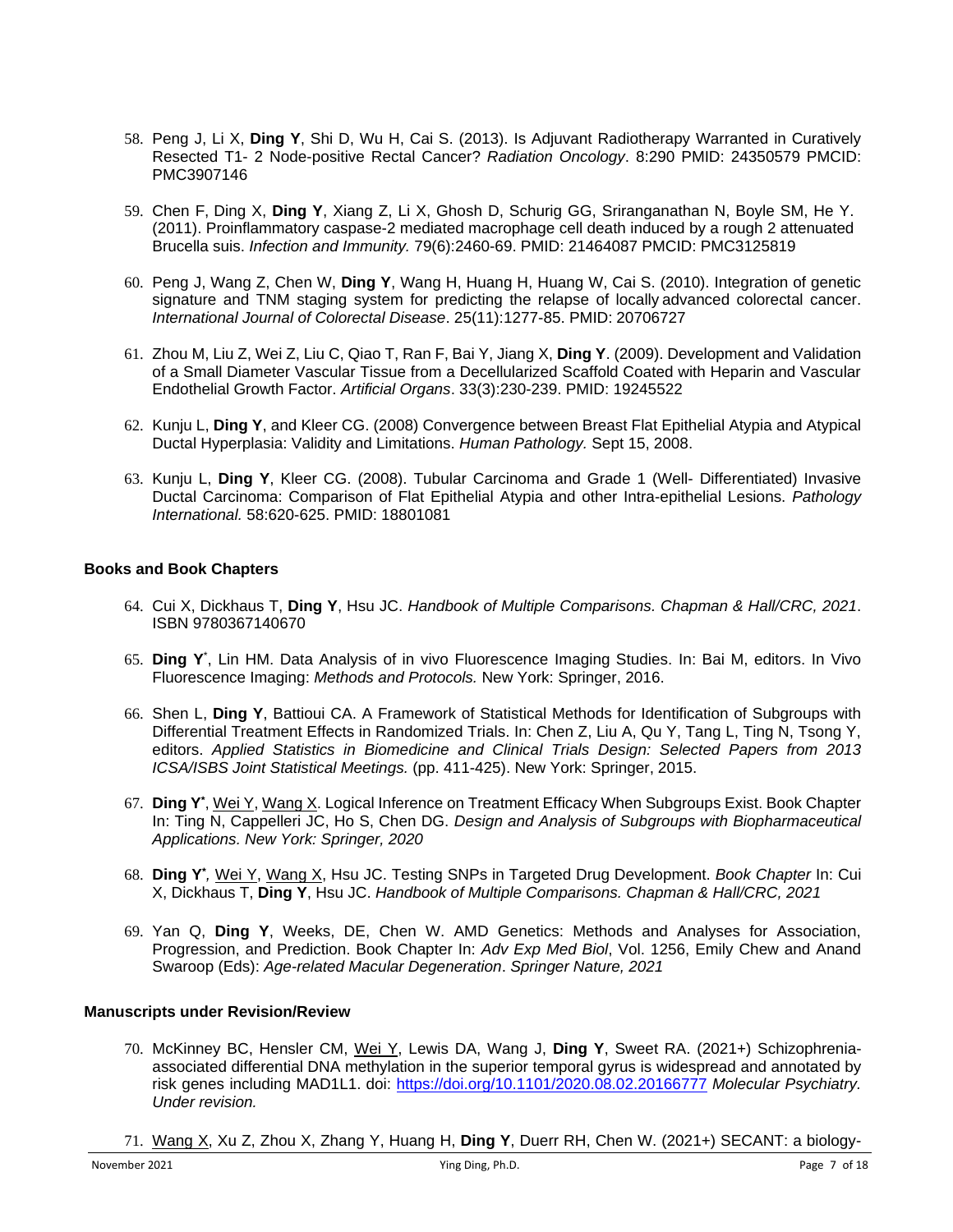guided semi-supervised method for clustering, classification, and annotation of single-cell multi-omics. *PNAS. Under revision*.

- 72. Sun T, Cheng Y, **Ding Y\*** . (2021+) An Information Ratio based Goodness-of-fit Test for Copula Models on Censored Data. *Under review.*
- 73. DeChellis-Marks MR, Wei Y, **Ding Y**, Krivinko JM, MacDonald ML, Lopez OL, Sweet RA, Kofler J. (2021+) Transcriptome-wide Study of Psychosis in Alzheimer's Disease Nominates Reduced Vulnerability of Excitatory Neurons and Post-Transcriptional Synaptic Compensation as Mechanisms Conferring Resilience. *Under review.*
- 74. Chen X, Chen L, Kürten CHL, Jabbari F, Vujanovic L, **Ding Y**, Kulkarni A, Tabib T, Lafyatis R, Cooper G, Ferris R, Lu X. (2021+) An instance-specific causal framework for learning intercellular communication networks that define microenvironments of individual tumors. *Under review.* DOI:10.1101/2021.11.11.467838
- 75. Sun T, **Ding Y**. (2021+) Deep Neural Network on Interval Censored Data: Application to the Prediction of Alzheimer's Disease using ADNI Genetic Data. *Under review.*
- 76. Gomez Marti JL, Nasrazadani A, **Ding Y**, Normolle D, Brufsky AM. (2021+) Twenty-Year Follow-Up of a Phase II Trial of Taxotere/Carboplatin/Herceptin in Patients with Metastatic HER2-Positive Breast Cancer. *Under review.*
- 77. Wei Y<sup>+</sup> , Bo N<sup>+</sup> , Zeng L, Kang, C, **Ding Y\*** . (2021+) A Meta-Learner Framework to Estimate Individualized Treatment Effects for Survival Outcomes. *Submitted.*

#### **Other Published Articles**

- 1. Natanegara F, **Ding Y** Committee Spotlight: ASA Statistical Partnerships Among Academe, Industry, and Government (SPAIG), *AMSTATNEWS*, June 1, 2021. https://magazine.amstat.org/blog/2021/06/01/spotlight-spaig/
- 2. **Ding Y**, Jensen W, Lee J, Natanegara F. SPAIG Awards Goes to Two. *AMSTATNEWS*, November 1, 2019. [https://magazine.amstat.org/blog/2019/11/01/spaig-award-goes-to-two/.](https://magazine.amstat.org/blog/2019/11/01/spaig-award-goes-to-two/)
- 3. Jensen W, Natanegara F, **Ding Y**. 2018 SPAIG Award Lauds Forensic Science Collaboration. *AMSTATNEWS,* October 1, 2018. [https://magazine.amstat.org/blog/2018/10/01/2018-spaig-award/.](https://magazine.amstat.org/blog/2018/10/01/2018-spaig-award/)
- 4. Natanegara F, Jensen W, **Ding Y**. 2017 SPAIG Award Winner Announced. *AMSTATNEWS,* December 1, 2017. [https://magazine.amstat.org/blog/2017/12/01/spaig\\_2017/.](https://magazine.amstat.org/blog/2017/12/01/spaig_2017/)

#### List of Published Work in My Bibliography:

[http://www.ncbi.nlm.nih.gov/sites/myncbi/1f510URSbxjQh/bibliography/47222780/public/?sort=date&directio](http://www.ncbi.nlm.nih.gov/sites/myncbi/1f510URSbxjQh/bibliography/47222780/public/?sort=date&direction=ascending) [n=ascending](http://www.ncbi.nlm.nih.gov/sites/myncbi/1f510URSbxjQh/bibliography/47222780/public/?sort=date&direction=ascending)

#### Google Scholar:

<https://scholar.google.com/citations?user=g1oszqIAAAAJ&hl=en>

#### **RESEARCH**

#### **Current research support**

Funding Agency: NSF Grant Number Title of Grant: OIA-2040588 NSF Convergence Accelerator - Track D: A Trusted Integrative Model and Data Sharing Platform for Accelerating Artificial Intelligence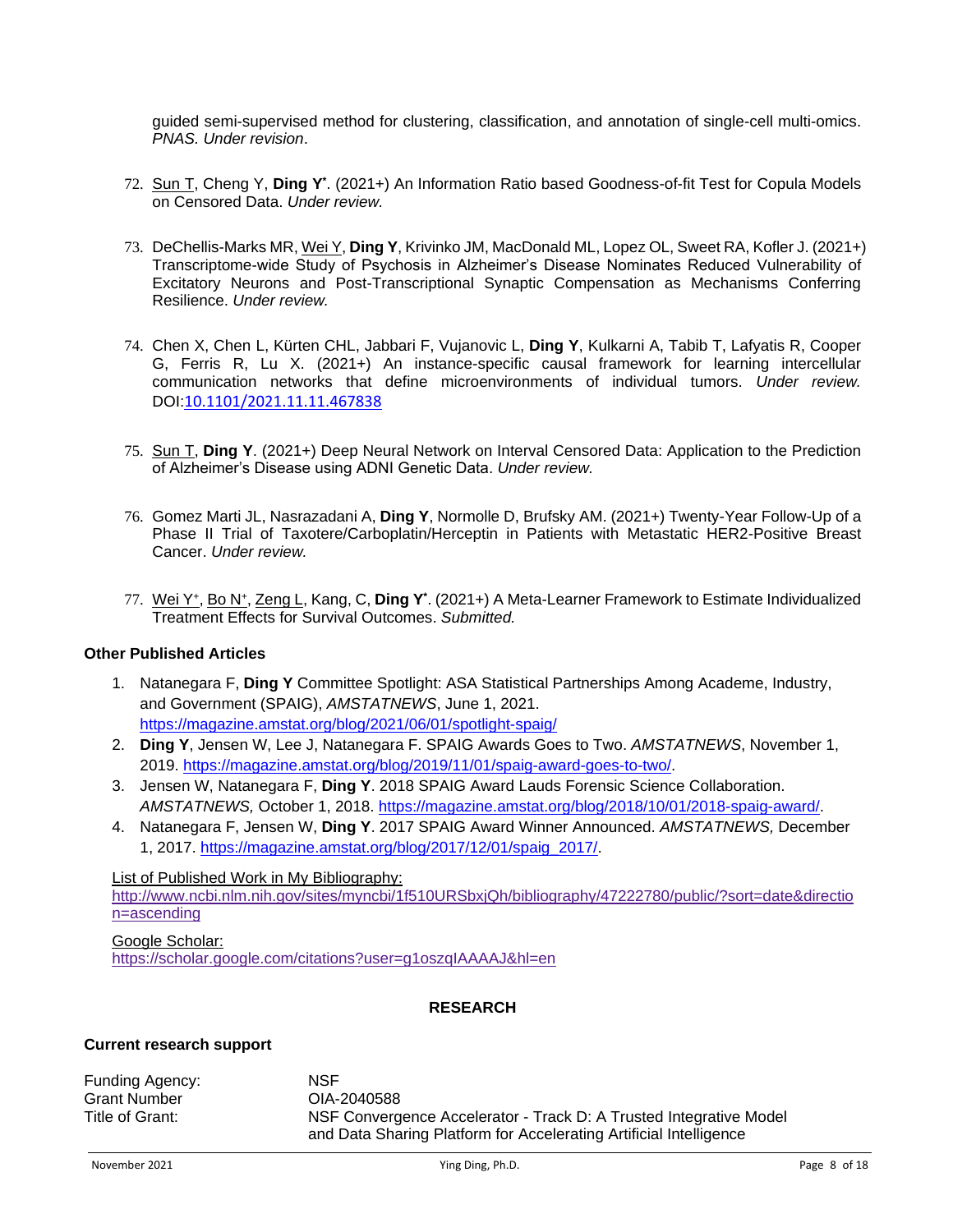Principal Investigator: Huang, H. Ding Role on Grant: Co-PI Years Inclusive: 9/15/2020 – 5/31/2022 Percent Effort: 10.0 % Funding Agency: NIH/NIA Grant Number Title of Grant: R01AG069912 Genetic and Molecular Correlates of White Matter Pathology in Alzheimer's Disease Principal Investigator: Kofler, J. Ding Role on Grant: Co-Investigator<br>
Years Inclusive: 1/1/2021 - 12/3  $1/1/2021 - 12/31/2025$ Percent Effort: 5.0 % + 50% Graduate Student Researcher Funding Agency: NIH/NIMH Grant Number Title of Grant: R01MH125235 Fine-Mapping Genome-Wide Associated Loci using Multi-omics Data to Identify Mechanisms Affecting Serious Mental Illness Principal Investigator: MacDonald, M. and Devlin, B. and Trinidad, J. Ding Role on Grant: Co-Investigator<br>
Years Inclusive: 1/1/2021 - 10/3 Years Inclusive: 1/1/2021 – 10/31/2024 Percent Effort: 5.0 % + 50% Graduate Student Researcher Funding Agency: NIH/NEI Grant Number Title of Grant: R21EY030488 Deep-learning-based prediction of AMD and its progression with GWAS and fundus image data Principal Investigator: Ding, Y. and Chen, W. Ding Role on Grant: **Principal Investigator** Years Inclusive: 8/1/2020 – 5/31/2022 Percent Effort: 20.0 % + 100% Graduate Student Researcher Funding Agency: UPMC Immune Transplant and Therapy Center (ITTC) Title of Grant: Discovering the Protein Signature of Synapse Loss and Cognitive Decline During Aging Principal Investigator MacDonald, M. Ding Role on Grant: Co-Investigator Years Inclusive: 11/1/2018 – 10/31/2021 Percent Effort: 50% Graduate Student Researcher Funding Agency: NIH/NIMH Title of Grant: Synaptic Protein Networks, Genetic Risk, and Spine Loss in **Schizophrenia** Principal Investigator: MacDonald, M Ding Role on Grant: Co-Investigator Years Inclusive: 9/1/2019 – 7/31/24 Percent Effort: 10.0 % Funding Agency: NIH/NIMH Grant Number: R01MH116046 Title of Grant: Synaptic Resilience to Psychosis in Alzheimer Disease Principal Investigator: Sweet, R.A.; Kofler, J.K; Wang, L Ding Role on Grant: Co-Investigator<br>
Years Inclusive: 9/25/2018 – 6/3  $9/25/2018 - 6/30/2023$ Percent Effort: 15.0 % Funding Agency: NIH/NIA Grant Number: R01AG027224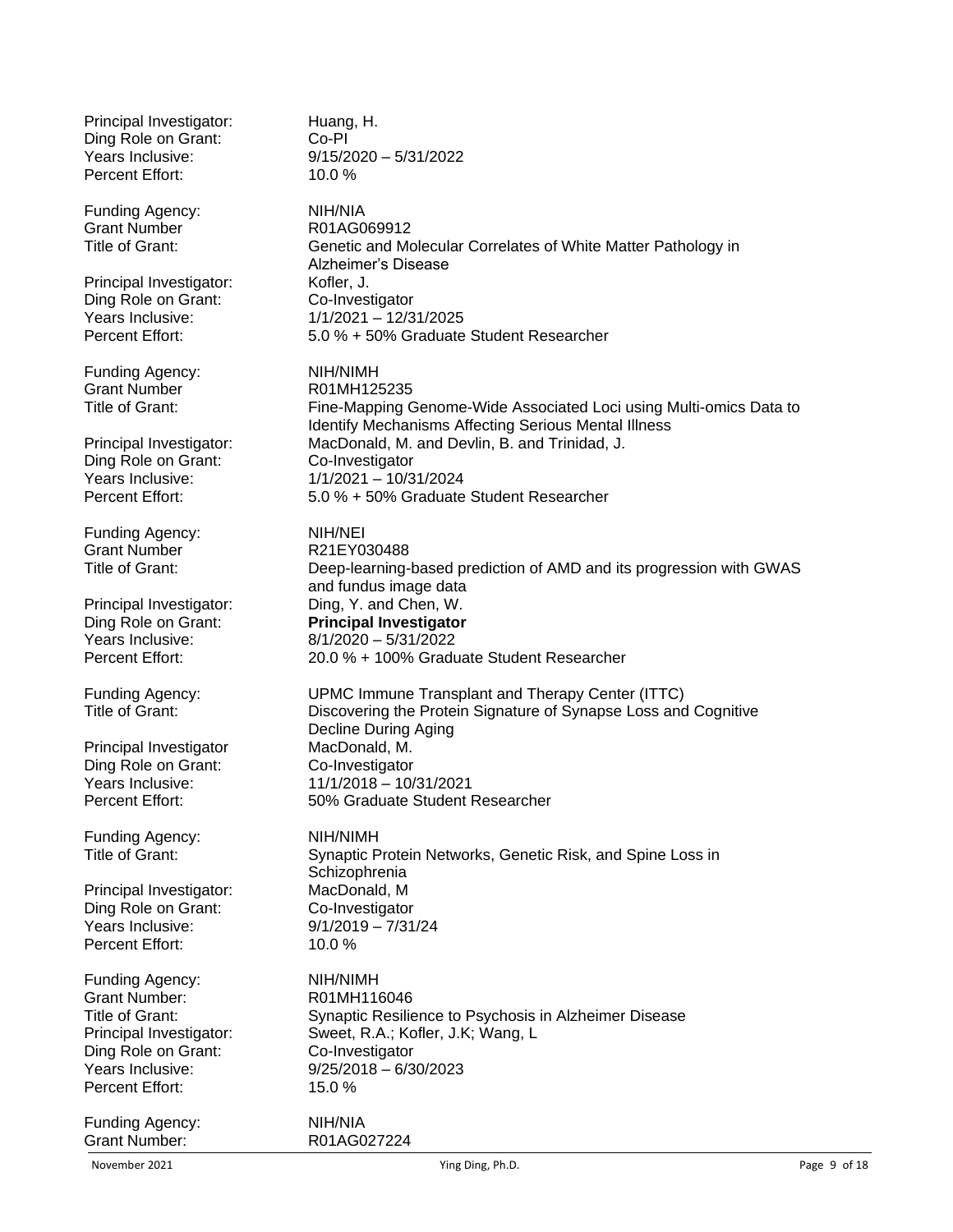| Title of Grant:                                                                                                             | Prediction of Psychosis in Alzheimer Disease                                                                                                                                                                                                                |
|-----------------------------------------------------------------------------------------------------------------------------|-------------------------------------------------------------------------------------------------------------------------------------------------------------------------------------------------------------------------------------------------------------|
| Principal Investigator:                                                                                                     | Sweet, R.A.                                                                                                                                                                                                                                                 |
| Ding Role on Grant:                                                                                                         | Co-Investigator                                                                                                                                                                                                                                             |
| Years Inclusive:                                                                                                            | $5/1/2018 - 4/30/2022$                                                                                                                                                                                                                                      |
| Percent Effort:                                                                                                             | 10.0 % + 50% Graduate Student Researcher                                                                                                                                                                                                                    |
| Funding Agency:                                                                                                             | NIH/NCI                                                                                                                                                                                                                                                     |
| Grant Number:                                                                                                               | P30CA4790413                                                                                                                                                                                                                                                |
| Title of Grant:                                                                                                             | Cancer Center Support Grant (Biostatistics Facility)                                                                                                                                                                                                        |
| Principal Investigator:                                                                                                     | Ferris, R.                                                                                                                                                                                                                                                  |
| Ding Role on Grant:                                                                                                         | <b>Biostatistician</b>                                                                                                                                                                                                                                      |
| Years Inclusive:                                                                                                            | $8/1/2020 - 7/31/2025$                                                                                                                                                                                                                                      |
| Percent Effort:                                                                                                             | 15%                                                                                                                                                                                                                                                         |
| Funding Agency:<br>Title of Grant:<br>Principal Investigator:<br>Ding Role on Grant:<br>Years Inclusive:<br>Percent Effort: | Department of Defense<br>Optimizing a novel intraductal delivery of calcineurin inhibitors as a<br>radiocontrast infusion formulation to prevent post-ERCP pancreatitis<br>Husain, S.<br>Subaccount Principal-Investigator<br>$9/30/2019 - 9/29/22$<br>5.0% |

# **Pending research support**

| Funding Agency:         | NIH/NIGMS                                                                                                           |
|-------------------------|---------------------------------------------------------------------------------------------------------------------|
| <b>Grant Number</b>     | 1R01GM141076-01A1R01                                                                                                |
| Title of Grant:         | New statistical methods and software for modeling complex multivariate<br>survival data with large-scale covariates |
| Principal Investigator: | Ding, Y.                                                                                                            |
| Ding Role on Grant:     | <b>Principal Investigator</b>                                                                                       |
| Years Inclusive:        | $4/1/2022 - 3/31/2027$                                                                                              |
| Percent Effort:         | 25.0 % + 200% (2 Graduate Student Researchers)                                                                      |

# **Completed research support**

| Funding Agency:<br>Title of Grant: | American Hematological Society<br>Cellular and Molecular Mechanisms of HSC Dysfunction in Chronic                                                     |
|------------------------------------|-------------------------------------------------------------------------------------------------------------------------------------------------------|
|                                    | Inflammation                                                                                                                                          |
| Principal Investigator:            | Borghesi, L.                                                                                                                                          |
| Ding Role on Grant:                | Co-Investigator                                                                                                                                       |
| Years Inclusive:                   | $9/15/2014 - 9/15/2015$                                                                                                                               |
| <b>Percent Effort:</b>             | $3.0\%$                                                                                                                                               |
| Funding Agency:                    | NIH/NAI                                                                                                                                               |
| <b>Grant Number:</b>               | R56AI079047                                                                                                                                           |
| Title of Grant:                    | Cellular and Molecular Mechanisms of HSC Dysfunction in Chronic<br>Inflammation                                                                       |
| Principal Investigator:            | Borghesi, L.                                                                                                                                          |
| Ding Role on Grant:                | Co-Investigator                                                                                                                                       |
| Years Inclusive:                   | 08/01/2015 - 07/31/2016                                                                                                                               |
| <b>Percent Effort:</b>             | 8.5%                                                                                                                                                  |
| Funding Agency:<br>Title of Grant: | <b>UPMC Competitive Medical Research Fund</b><br>Novel and Robust Methods for Protein Network Analysis of Proteomics<br>Data in Psychiatric Disorders |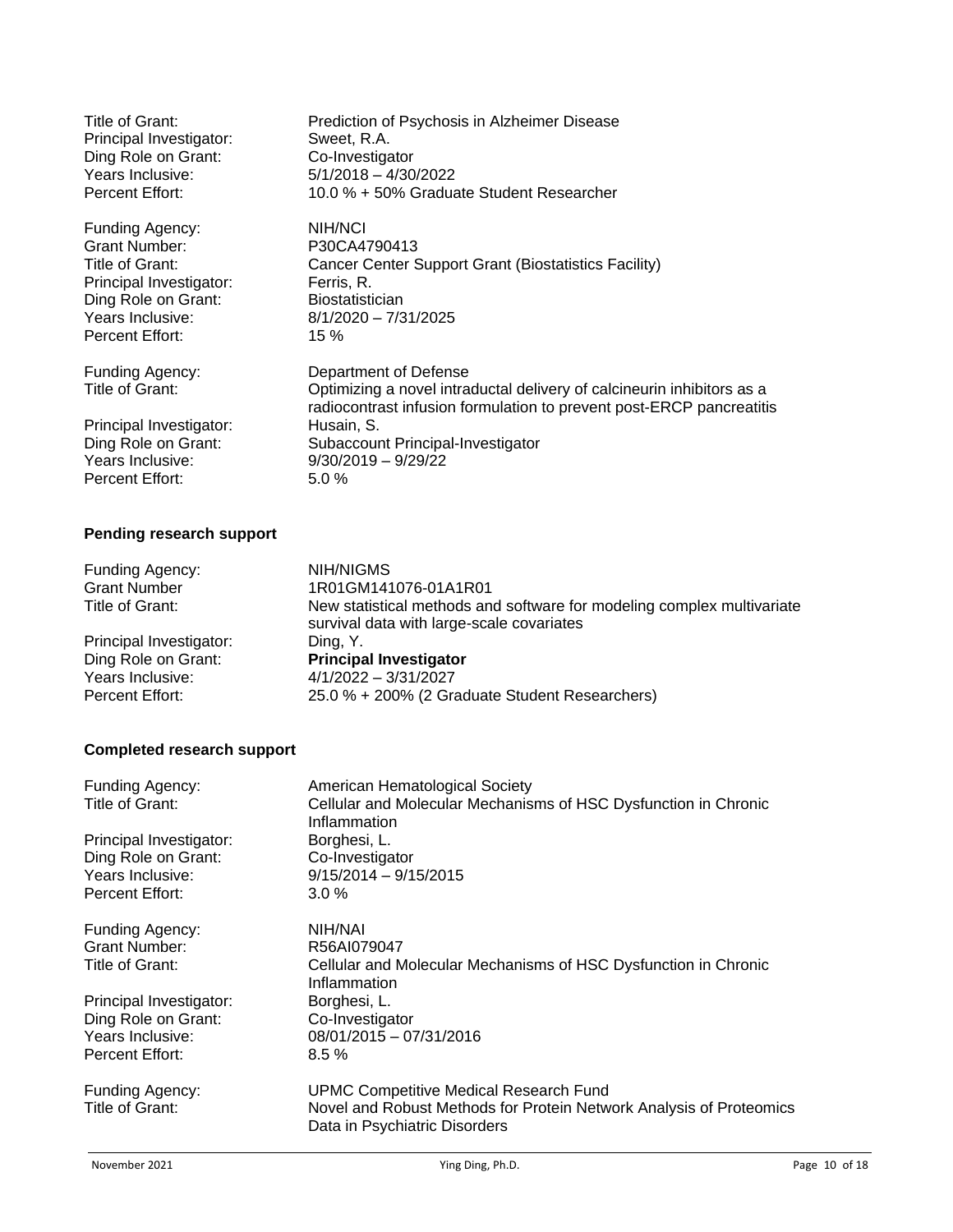| Principal Investigator     | Ding, Y.                                                                                                           |
|----------------------------|--------------------------------------------------------------------------------------------------------------------|
| Ding Role on Grant:        | <b>Principal Investigator</b>                                                                                      |
| Years Inclusive:           | $7/1/2015 - 12/31/2017$                                                                                            |
| <b>Total Direct Costs:</b> | \$25,000                                                                                                           |
|                            |                                                                                                                    |
| Funding Agency:            | NIH/NEI                                                                                                            |
| <b>Grant Number:</b>       | R01EY024226                                                                                                        |
| Title of Grant:            | AMD Genetics: Methods and Analysis for Progression, Prediction and<br>Association                                  |
| Principal Investigator:    | Chen, W.                                                                                                           |
| Ding Role on Grant:        | Co-Investigator                                                                                                    |
| Years Inclusive:           | $4/1/2014 - 3/31/2018$                                                                                             |
| Percent Effort:            | 15.0%                                                                                                              |
|                            |                                                                                                                    |
| Funding Agency:            | NIH/NIMH                                                                                                           |
| <b>Grant Number:</b>       | R03MH108849                                                                                                        |
| Title of Grant:            | Novel and Robust Methods for Differential Protein Network Analysis of<br>Proteomics Data in Schizophrenia Research |
|                            |                                                                                                                    |
| Principal Investigator:    | Ding, Y.                                                                                                           |
| Ding Role on Grant:        | <b>Principal Investigator</b>                                                                                      |
| Years Inclusive:           | $7/1/2016 - 6/30/2018$                                                                                             |
| Percent Effort:            | 15.0%                                                                                                              |
| Funding Agency:            | NIH/NIAID                                                                                                          |
| <b>Grant Number:</b>       | R21AI126440                                                                                                        |
| Title of Grant:            | TLR4 Shapes BM HSCs and Lymphopoiesis                                                                              |
| Principal Investigator:    | Borghesi, L.                                                                                                       |
| Ding Role on Grant:        | Co-Investigator                                                                                                    |
| Years Inclusive:           | 02/06/2017 - 01/31/2019                                                                                            |
| Percent Effort:            | 10.0%                                                                                                              |
|                            |                                                                                                                    |
| Funding Agency:            | NIH/NIMH                                                                                                           |
| Grant Number:              | R01MH071533                                                                                                        |
| Title of Grant:            | Plasticity of Auditory Cortical Circuits in Schizophrenia                                                          |
| Principal Investigator:    | Sweet, R.A.                                                                                                        |
| Ding Role on Grant:        | Co-Investigator                                                                                                    |
| Years Inclusive:           | $4/1/2014 - 3/31/2019$                                                                                             |
| Percent Effort:            | 15.0%                                                                                                              |
| Funding Agency:            | Baxalta US Inc.                                                                                                    |
| Title of Grant:            | Preventing Asparaginase-associated Pancreatitis Using the Novel                                                    |
|                            | <b>Dimension of Metabolomics</b>                                                                                   |
| Principal Investigator:    | Husain, S.Z.                                                                                                       |
| Ding Role on Grant:        | Co-Investigator                                                                                                    |
| Years Inclusive:           | 11/27/2017 - 10/26/2019                                                                                            |
| Percent Effort:            | 4.0 % + 25% Graduate Student Researcher                                                                            |
|                            |                                                                                                                    |
| Funding Agency:            | NIH/CTSI (University of Pittsburgh)                                                                                |
| <b>Grant Number:</b>       | UL1TR001857                                                                                                        |
| Title of Grant:            | Deep Learning with GWAS to Predict AMD Progression                                                                 |
| Principal Investigator     | Ding, Y.                                                                                                           |
| Ding Role on Grant:        | <b>Principal Investigator</b>                                                                                      |
| Years Inclusive:           | 1/1/2019 - 12/31/2019                                                                                              |
| <b>Total Direct Costs:</b> | \$10,000                                                                                                           |
| Funding Agency:            | Alzheimer Disease Research Center                                                                                  |
| <b>Grant Number:</b>       | <b>ADRC/Project III</b>                                                                                            |
| Title of Grant:            | Neuropathology of Psychosis in Alzheimer's disease                                                                 |
|                            |                                                                                                                    |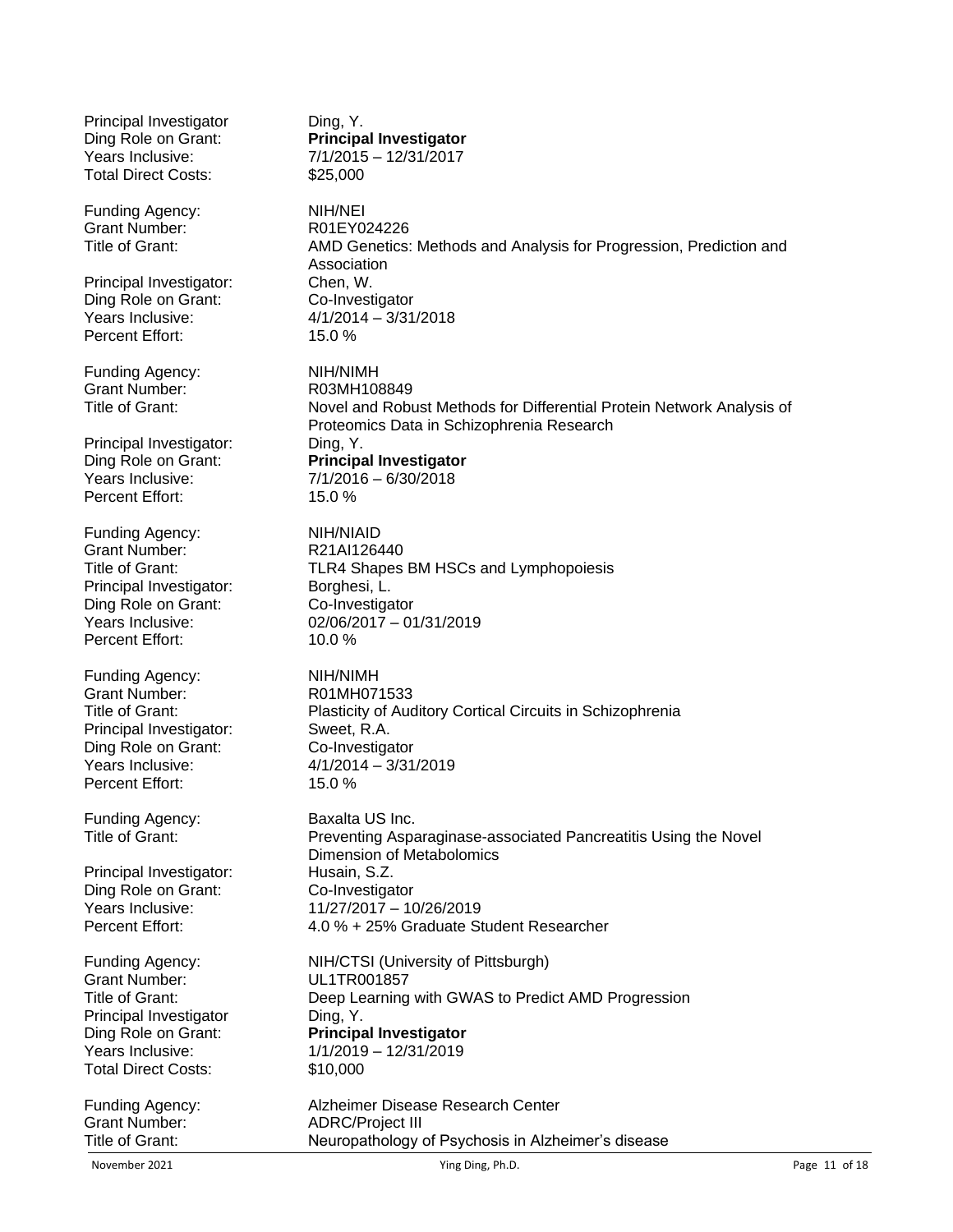Principal Investigator: Sweet, R.A. Ding Role on Grant: Co-Investigator Years Inclusive: 4/1/2015 – 3/31/2020 Percent Effort: 5.0 %

## **INVITED PRESENTATIONS**

- 1. Renmin University, China, 2021
- 2. Modeling complex survival outcomes with large-scale covariates: methods and applications, SUSTech University, China, 2021
- 3. Multi-omics Analysis of Psychosis in Alzheimer's Disease. Joint Statistical Meeting (JSM), 2021
- 4. Modeling Complex Survival Outcomes with Large-scale Genetic Covariates: Methods and Applications. ASA Philadelphia Chapter Webinar, 2021.
- 5. Deep Neural Network for Interval-Censored Survival Outcome Using Genetic Data, with an Application to Predict AD Progression. International Chinese Statistical Association (ICSA) Symposium, 2020.
- 6. GWAS-based Deep Learning for Survival Prediction. Department of Public Health, University of California Davis, 2020.
- 7. Logical Inference on Treatment Efficacy When Subgroups Exist. JSM, 2019.
- 8. Bivariate Sieve Transformation Model for Interval-Censored Data. ICSA Conference, China, 2019.
- 9. GWAS-based Deep-Learning for Age-Related Macular Degeneration (AMD) Progression. Department of Statistics, Jilin University, China, 2019.
- 10. A Novel Bivariate GWAS of AMD Progression. ICSA Symposium, 2019.
- 11. A Copula-Based Semiparametric Model for Progression Prediction of AMD using GWAS Data. 2<sup>nd</sup> Lifetime Data Science (LiDS) Conference, 2019.
- 12. Copula-based Semiparametric Method for Modeling Bivariate Data Under General Interval Censoring. Department of Biostatistics and Data Science, George Mason University, 2019.
- 13. Copula-based Sieve Semiparametric Transformation Model for Bivariate Interval-Censored Data. Department of Biostatistics and Data Science, University of Texas Health Science Center at Houston, 2018.
- 14. A Bayesian Hierarchical Mixture Model for Clustering Droplet-based Single Cell Transcriptomic Data from Population Studies. ICSA Symposium, 2018.
- 15. Network Analysis of Proteomics Data, with Applications in Psychiatry Research. Critical Care BDMC Speaker Series, University of Pittsburgh, 2017.
- 16. 1 Copula-based Semiparametric Sieve Models for Bivariate Interval-Censored Data. Department of Biostatistics, Epidemiology, Informatics, University of Pennsylvania, 2017.
- 17. Progression Risk Prediction with Copula Model in Age-related Macular Degeneration (AMD) Patients. JSM, 2017.
- 18. Confident Inference for SNP Effects on Treatment Efficacy. ICSA Symposium, 2017.
- 19. 2 Confident Inference for SNP Effects on Treatment Efficacy. Multiple Comparison Procedures (MCP) Conference, 2017.
- 20. Progression risk estimation with Copula Model in Age-related Macular Degeneration (AMD) patients. Lifetime Data Analysis Conference (LIDA), 2017.
- 21. Logical Inference on Treatment Efficacy in Subgroups and Their Mixture. Presented at: The 10<sup>th</sup> ICSA International Conference, 2016.
- 22. A General Semiparametric AFT Model Imputation Approach for Censored Covariate. ICSA Symposium, 2016.
- 23. 6 Simultaneous Confidence Intervals for Assessing SNP effects on Treatment Efficacy. Department of Statistics, Purdue University, 2015.
- $24.$ Logical Inference on Treatment Efficacy in Subgroups and Their Mixture, with an Application to Time-to-event Outcomes. ASA FDA/Industry Statistical Workshop, 2015.
- 25. 8 Statistical Design and Analysis of Quantitative Proteomic Experiments. Proteomic Core, University of Pittsburgh Cancer Institute (UPCI), 2013.
- 26. Biostatistics for In Vivo Imaging Experiment and Analysis. Department of Radiology, University of Pittsburgh, 2014.
- 27. Confident Effect Method for Assessing the Effects of a SNP on Clinical Efficacy. ASA FDA/Industry Statistical Workshop, 2013.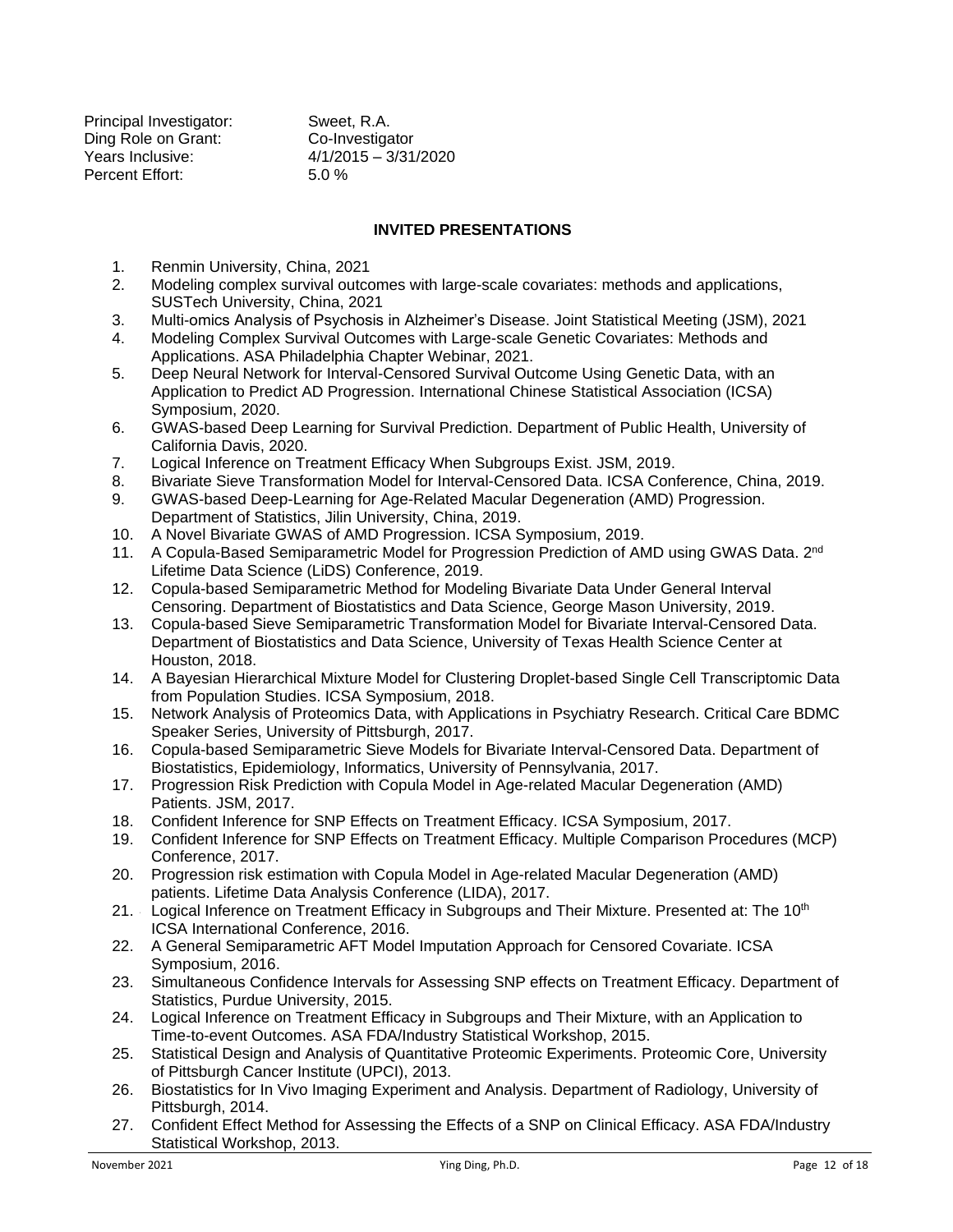- 28. 1 Emerging Methods for Biomarker and Subgroup Identification Review and Compare. ICSA Symposium, 2013.
- 29. 1 A Sieve M-Theorem for Bundled Parameters in Semiparametric Models. Department of Biostatistics, University of Pittsburgh, 2013.
- 30. 1 A Sieve M-Theorem for Bundled Parameters in Semiparametric Models. Department of Statistics, University of Pittsburgh, 2013.
- $31.$ Identifying Representative Trees in Random Forest. Department of Biostatistics, University of Pittsburgh, 2012.

## **OTHER PRESENTATIONS**

- 32. . Logical Inference on Treatment Efficacy in Subgroups and Their Mixture, with an Application to Time-to-event Outcomes. Eastern North American Region (ENAR) International Biometric Society Spring Meeting; 2016.
- 33. 2 Bivariate Analysis and Prediction of AMD Progression Using Genetic Scores. Poster presented at: The American Society of Human Genetics (AHSG) Annual Meeting; 2015.
- 34. 3 Subgroup Mixable Inference with Time-to-Event Outcomes for Mixture Treatment Efficacy. JSM; 2015.
- 35. 4 Subgroup Mixable Inference for Time-to-Event Outcomes in Personalized Medicine Development. Women in Statistics Conference, 2014.
- $36.$ Simultaneous Confidence Intervals for Assessing the Effects of a SNP on Treatment Efficacy in Personalized Medicine Development. ENAR, 2014.
- 37. Estimating Mean Survival Time: When is it Possible? IMS China International Conference on Statistics and Probability; 2013.
- 38. 7Bayesian Indirect and Mixed Treatment Comparisons Across Longitudinal Time Points. ENAR, 2012
- 39. Combing Multiple Biomarkers using U-Scores to Assess Treatment Effects in Early Phase Clinical Studies. ENAR, 2011.
- 40. . Sieve Maximum Likelihood Estimation Using B-Splines for the AFT Model. ENAR, 2010.
- 41. Efficient Estimation Method for the AFT Model. JSM, 2009.
- 42. Asymptotics of Intercept Estimator in the Semiparametric Linear Model for Censored Data. ENAR, 2009.
- 43. 1 Strong Consistency of the Intercept Estimator in the Semiparametric Accelerated Failure Time Model. JSM, 2008.
- 44. . Identifying Representative Trees in Random Forest for Survival Data. ENAR, 2008.

## **TEACHING**

## **Graduate Courses**

| Year(s)     | <b>Course Number &amp; Title</b>         | Role                        | <b>Credit &amp; Class Size</b> |
|-------------|------------------------------------------|-----------------------------|--------------------------------|
| 2013 Spring | BIOST 2086, Applied Mixed Model Analysis | <b>Primary Instructor</b>   | 3 credits, 26 enrolled         |
| 2014 Spring | <b>BIOST 2025, Biostatistics Seminar</b> | <b>Primary Coordinator</b>  | 1 credit, 15 enrolled          |
| 2014 Spring | BIOST 2086, Applied Mixed Model Analysis | <b>Primary Instructor</b>   | 3 credits, 17 enrolled         |
| 2014 Fall   | <b>BIOST 2025, Biostatistics Seminar</b> | <b>Primary Coordinator</b>  | 1 credit, 14 enrolled          |
| 2016 Spring | BIOST 2086, Applied Mixed Model Analysis | <b>Primary Instructor</b>   | 3 credits, 17 enrolled         |
| 2016 Fall   | BIOST 2046, Analysis of Cohort Studies   | Guest Lecturer (2 lectures) | 3 credits, 35 enrolled         |
| 2017 Spring | BIOST 2086, Applied Mixed Model Analysis | <b>Primary Instructor</b>   | 3 credits, 8 enrolled          |
| 2017 Fall   | BIOST 2046, Analysis of Cohort Studies   | Guest Lecturer (2 lectures) | 3 credits, 31 enrolled         |
| 2018 Spring | BIOST 2054 / STAT 2261, Survival         | <b>Primary Instructor</b>   | 3 credits, 5 enrolled          |
|             | Analysis                                 |                             |                                |
| 2019 Spring | BIOST 2054 / STAT 2261, Survival         | Primary Instructor          | 3 credits, 19 enrolled         |
|             | Analysis                                 |                             |                                |
| 2019 Fall   | BIOST 2066, Applied Survival Analysis    | <b>Primary Instructor</b>   | 2 credits, 27 enrolled         |
| 2020 Fall   | BIOST 2066, Applied Survival Analysis    | <b>Primary Instructor</b>   | 2 credits, 7 enrolled          |
| 2021 Fall   | BIOST 2066, Applied Survival Analysis    | <b>Primary Instructor</b>   | 2 credits, 15 enrolled         |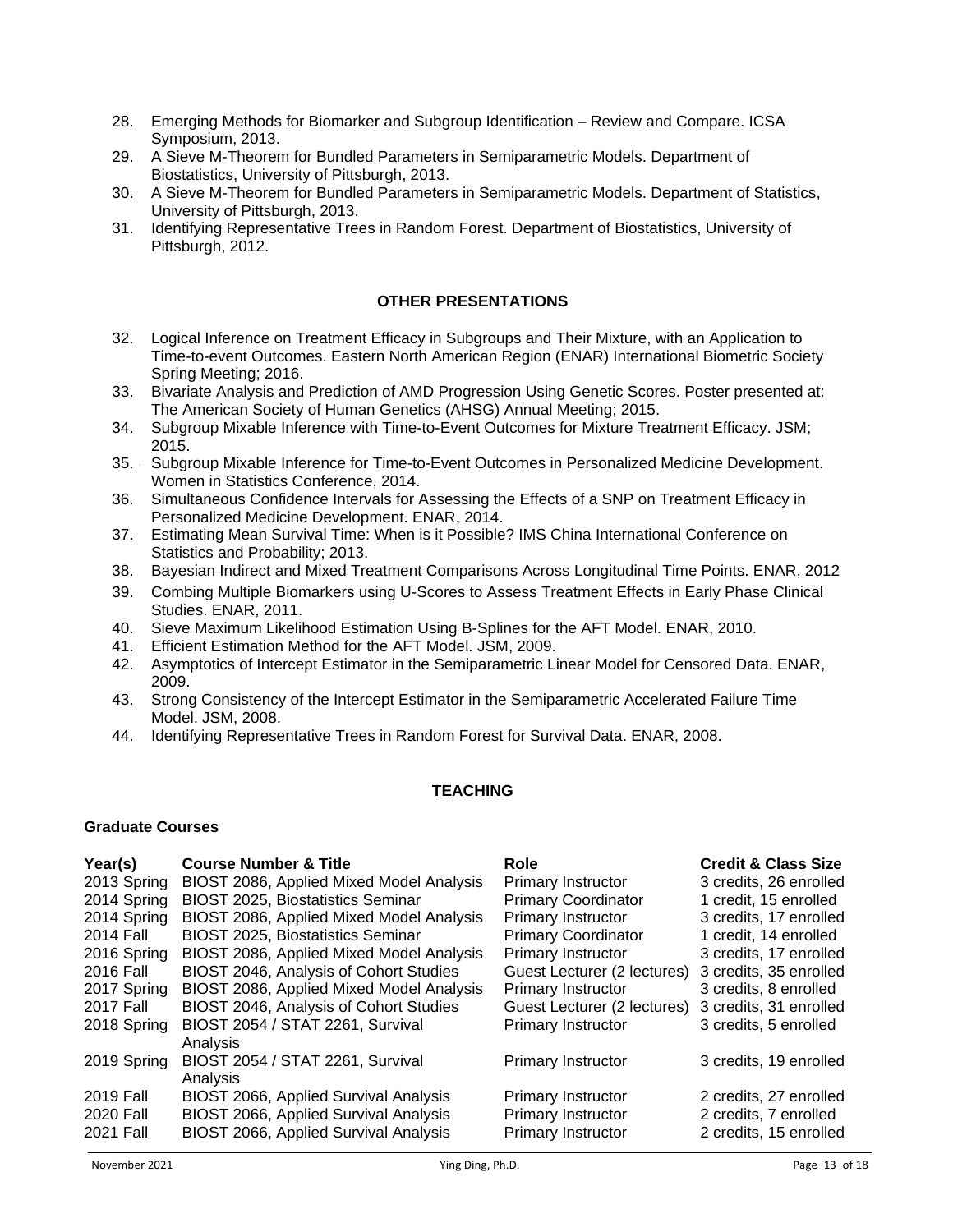## **Continuing Education**

- 11/7/2013 Biostatistics for Clinical Research (2.0 hrs). Department of Surgical Oncology, University of Pittsburgh.
- 6/7/2016 Statistics in Basic Science (2.0 hrs). "Research Skills and Career Advancement" Workshop, Pittsburgh Institute of Brain Disorders and Recovery (PIBDR), University of Pittsburgh.

## **MENTORING AND ADVISING**

## **Master's Students**

| Year(s)<br>$1/2013 - 8/2013$ | <b>Student's Name (Department), Thesis</b><br>Yimeng Liu (Biostatistics), "A Comparison of Regression<br>Methods in Data Subject to Non-detect: An Application to<br>Lung Fiber Analysis Among Brake Workers" | Role<br><b>Thesis Committee Member</b> |
|------------------------------|---------------------------------------------------------------------------------------------------------------------------------------------------------------------------------------------------------------|----------------------------------------|
|                              | $5/2013 - 12/2013$ Shanshan Tu (Statistics)                                                                                                                                                                   | Summer Research Advisor                |
| $4/2018 - 8/2018$            | Yuanyuan Jiao (Biostatistics), "Causal Effects of Baseline Thesis Committee Member<br>Sleep Disturbance on Cognitive Decline Among the Elderly"                                                               |                                        |
|                              | 09/2020 - 12/2020 Chen'Ao Qian (Biostatistics)                                                                                                                                                                | Thesis Committee Member                |

## **Doctoral Students**

## Part A: as Primary PhD Dissertation Advisor

| Year(s) | <b>Student's Name (Department), Dissertation</b><br>6/2013 - 12/2015 Kidane Ghebrehawariat (Biostatistics), "Parametric<br>methods in quantile residual life time analysis"                                                                                                     | Role<br><b>Dissertation Co-advisor</b> |
|---------|---------------------------------------------------------------------------------------------------------------------------------------------------------------------------------------------------------------------------------------------------------------------------------|----------------------------------------|
|         | 09/2014 - 08/2017 Yi Liu (Biostatistics), "Novel Single and Gene-based Test Dissertation Advisor<br>Procedures for Large-scale Bivariate Time-to-event Data,<br>with Application to a Genetic Study of AMD Progression"<br>(Now senior biostatistician at Boehringer Ingelheim) |                                        |
|         | 09/2015 - 8/2019 Zhe Sun (Biostatistics), "Novel Statistical Methods in<br>Analyzing Single Cell Sequencing Data"<br>(Now research scientist at Eli Lilly and Company)                                                                                                          | <b>Dissertation Advisor</b>            |
|         | 09/2016 - 04/2020 Tao Sun (Biostatistics), "New statistical methods for<br>complex survival data with high-dimensional covariates"                                                                                                                                              | <b>Dissertation Advisor</b>            |
|         | 09/2017 – 08/2021 Yue Wei (Biostatistics), "New Statistical Insights to<br>Precision Medicine, from Targeted Treatment<br>Development to Individualized Tailoring Recommendation"                                                                                               | <b>Dissertation Advisor</b>            |
|         | 09/2018 – Present Xinjun Wang (Biostatistics)                                                                                                                                                                                                                                   | <b>Dissertation Advisor</b>            |
|         | 09/2020 - Present Zhiyu Sui (Biostatistics)                                                                                                                                                                                                                                     | <b>Dissertation Advisor</b>            |
|         | 09/2020 – Present Na Bo (Biostatistics)                                                                                                                                                                                                                                         | <b>Dissertation Advisor</b>            |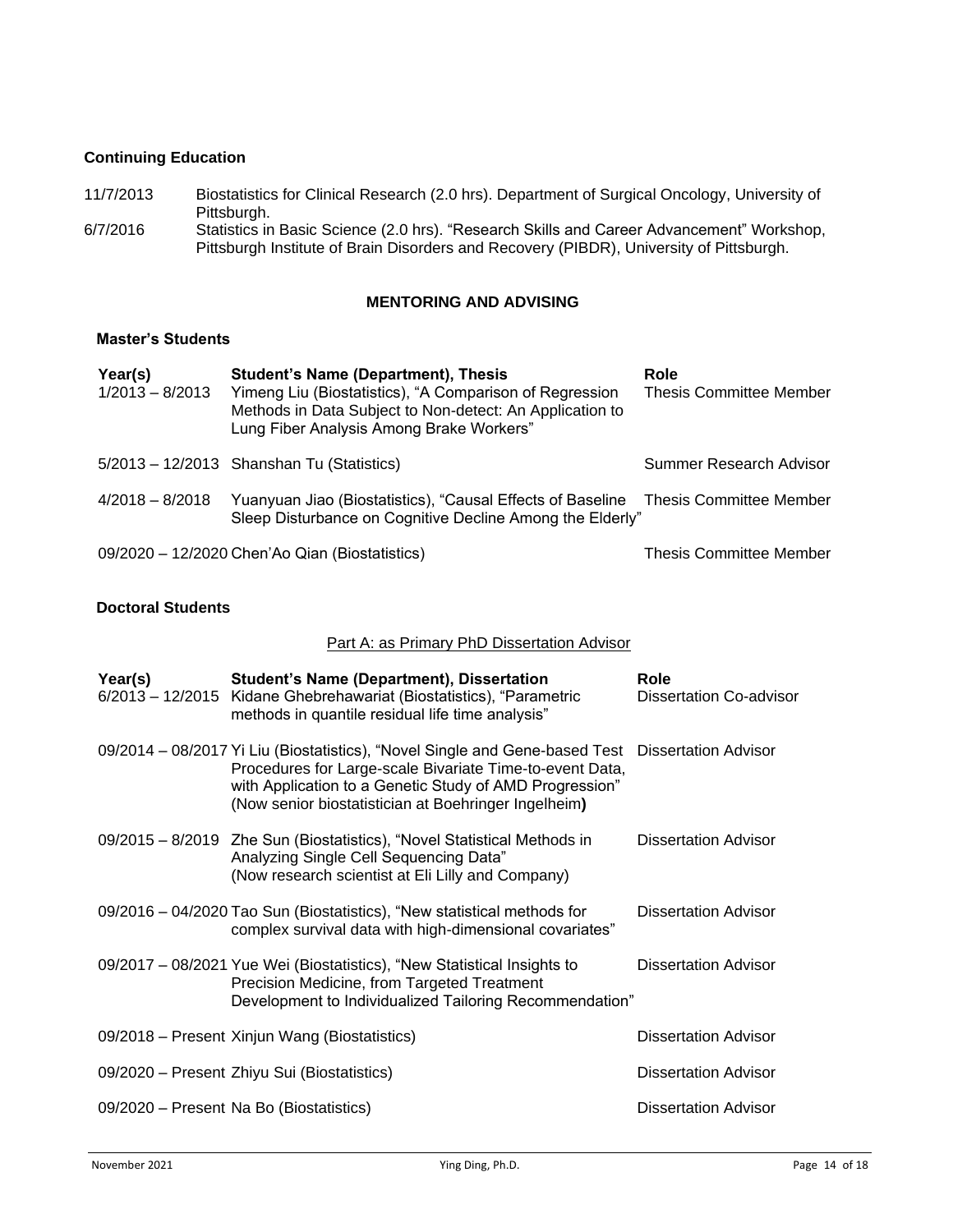# Part B: as PhD Dissertation Committee Member

| Year(s) | <b>Student's Name (Department), Dissertation</b><br>06/2013 - 06/2015 Hui-Min Lin (Biostatistics), "Behavior of Statistics for<br>Genetic Association in Genome-Wide Scan Context"                                                                                                         | Role<br><b>Dissertation Committee</b><br>Member |
|---------|--------------------------------------------------------------------------------------------------------------------------------------------------------------------------------------------------------------------------------------------------------------------------------------------|-------------------------------------------------|
|         | 01/2014 - 04/2015 Beth Zamboni (Biostatistics), "Twisted Survival:<br>Identifying Surrogate Endpoints for Mortality Using Qtwist Member<br>and Conditional Disease Free Survival"                                                                                                          | <b>Dissertation Committee</b>                   |
|         | 06/2014 - 12/2014 Samia Lopa (Biostatistics), "Inference on Quantile<br>Residual Life for Length-biased Survival Data"                                                                                                                                                                     | <b>Dissertation Committee</b><br>Member         |
|         | 09/2014 - 05/2016 Jia-Yuh Chen (Biostatistics), "Joint Modeling of Bivariate Dissertation Committee<br>Longitudinal and Bivariate Survival Data in Spouse Pairs" Member                                                                                                                    |                                                 |
|         | 07/2015 - 12/2016 Andrew Potter (Biostatistics), "Functional Mixed Models<br>for Vector Valued Physiological Signals"                                                                                                                                                                      | <b>Dissertation Committee</b><br>Member         |
|         | 10/2015 - 04/2017 Yuvika Paliwal (Biostatistics), "Generalized linear mixed<br>models for analysis of cross-correlated binary response in Member<br>multi-reader studies in diagnostic radiology"                                                                                          | <b>Dissertation Committee</b>                   |
|         | 05/2016 - 05/2017 Qiyao Wang (Statistics), "Two-Sample Inference For<br><b>Functional Data"</b>                                                                                                                                                                                            | <b>Dissertation Committee</b><br>Member         |
|         | 06/2016 – 07/2017 Judah Abberbock (Biostatistics), "Surrogate Endpoints in Dissertation Committee<br>the Design and Analysis of Clinical Trials"                                                                                                                                           | Member                                          |
|         | 03/2017 - 12/2017 Yongli Shuai (Biostatistics), "Multinomial Logistic<br>Regression and Prediction Accuracy for Interval-<br><b>Censored Competing Risks Data"</b>                                                                                                                         | <b>Dissertation Committee</b><br>Member         |
|         | 09/2017 - 04/2018 Tianzhou (Charles) Ma (Biostatistics), "Differential<br>Expression and Feature Selection in the Analysis of<br>Multiple Omics Studies"                                                                                                                                   | <b>Dissertation Committee</b><br>Member         |
|         | 11/2017 - 05/2018 Zhou (Ark) Fang (Biostatistics), "Integration and Missing<br>Data Handling in Multiple Omics Studies"                                                                                                                                                                    | <b>Dissertation Committee</b><br>Member         |
|         | 11/2018 - 04/2019 Di Zhang (Biostatistics), "Inference on Win Ratio for<br><b>Clustered Semi-competing Risk Data"</b>                                                                                                                                                                      | <b>Dissertation Committee</b><br>Member         |
|         | 10/2018 - 06/2019 Md Tanbin Rahman (Biostatistics), "Clustering and<br>Classification for RNA-seq Data with Variable Selection"                                                                                                                                                            | <b>Dissertation Committee</b><br>Member         |
|         | 10/2018 - 12/2020 Victor Talisa (Biostatistics), "Post-hoc Responder<br>Subgroup Identification in Clinical Trials: Variations on the Member<br>Subgroup Identification based on Differential Effect<br>Search (SIDES) Procedure, and a New Model Extension<br>for Missing Covariate Data" | <b>Dissertation Committee</b>                   |
|         | 10/2019 - 04/2020 Huang Lin (Biostatistics), "Some methodological<br>contributions to the analyses of microbiome data with<br>applications"                                                                                                                                                | <b>Dissertation Committee</b><br>Member         |

03/2020 – 08/2021 Junyao Wang (Biostatistics), "Adaptive Randomization in Dissertation Committee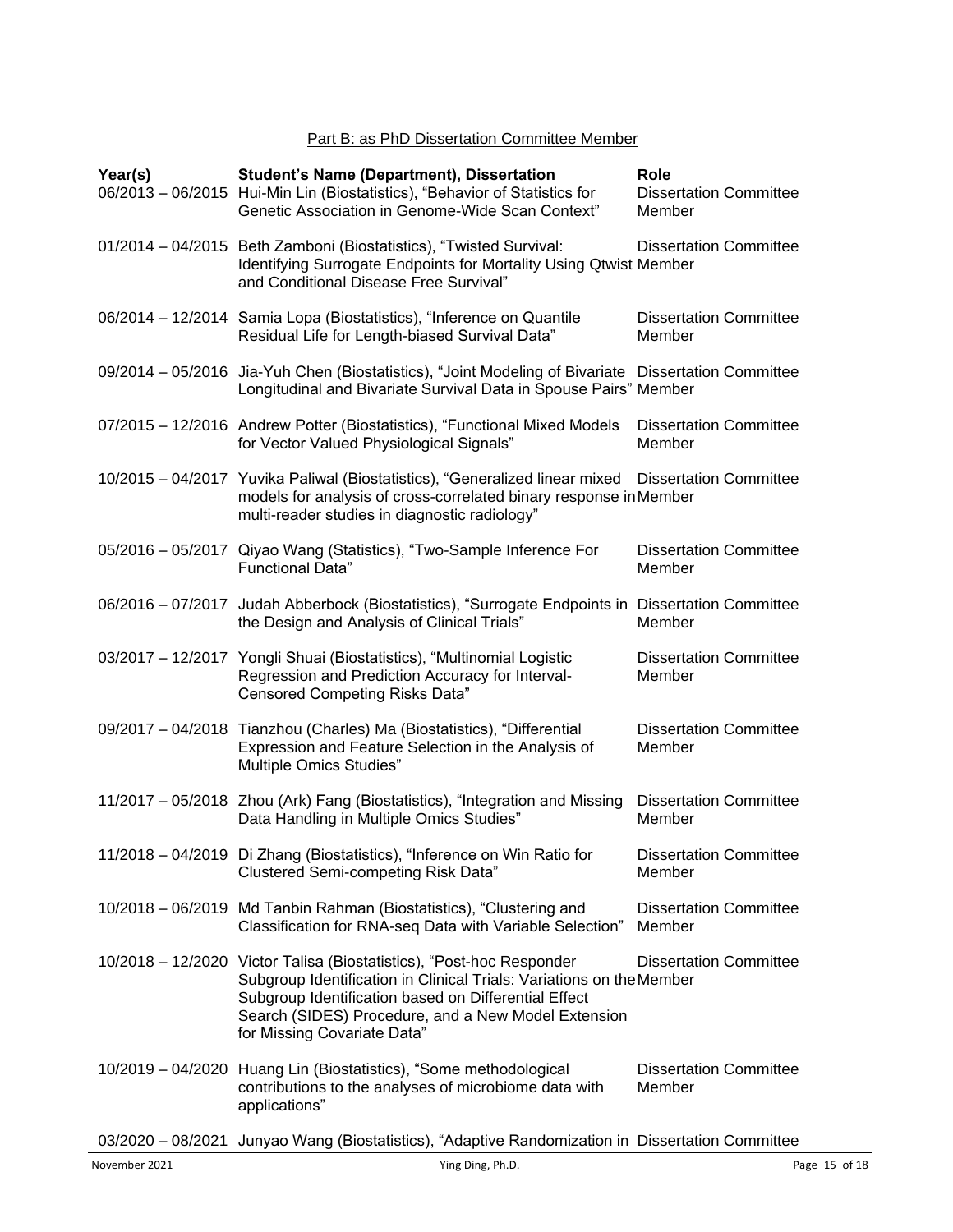|                   | a Two-stage Sequential Multiple Assignment RandomizedMember<br>Trial"                                                                                    |                               |
|-------------------|----------------------------------------------------------------------------------------------------------------------------------------------------------|-------------------------------|
| 11/2020 - Present | Haeun Moon (Statistics), "Interpoint-ranking based Test Dissertation Committee<br>of Independence"                                                       |                               |
|                   | 03/2021 - 08/2021 Liwen Wu (Biostatistics), "Interim Monitoring in Sequential Dissertation Committee<br>Multiple Assignment Randomized Trial (IM-SMART)" |                               |
| 09/2021 - Present | Yujia Li (Biostatistics), "Clustering and Association<br>Analysis for High-Dimensional Omics Studies"                                                    | <b>Dissertation Committee</b> |
| 09/2021 - Present | Yichen Jia (Biostatistics), "New Model-based and Deep<br>Learning Methods for Survival Data with or without<br><b>Competing Risks"</b>                   | <b>Dissertation Committee</b> |
| 11/2021 - Present | Yang Ou (Statistics)                                                                                                                                     | <b>Dissertation Committee</b> |

# Part C: as PhD Academic Advisor

| Year(s)<br>$09/2013 - 09/2015$ | <b>Student's Name (Department)</b><br>Joanne Beer (Biostatistics) | Role<br>Academic Advisor |
|--------------------------------|-------------------------------------------------------------------|--------------------------|
| $09/2015 - 08/2016$            | Tao Sun (Biostatistics)                                           | Academic Advisor         |
| $08/2017 - 08/2018$            | Yichen Jia (Biostatistics)                                        | Academic Advisor         |
| $08/2020 - 08/2021$            | Na Bo (Biostatistics)                                             | Academic Advisor         |
| $08/2020 - 08/2021$            | Zhiyu Sui (Biostatistics)                                         | Academic Advisor         |
| $02/2021 -$ Present            | Lang Zeng (Biostatistics)                                         | Academic Advisor         |
| $08/2021 -$ Present            | Haoran Hu (Biostatistics)                                         | Academic Advisor         |
|                                |                                                                   |                          |

| <b>Junior Faculty</b> |                                   |                          |
|-----------------------|-----------------------------------|--------------------------|
| Year(s)               | <b>Mentee's Name (Department)</b> | <b>Mentee's position</b> |
| $01/2020 -$ Present   | Jiebiao Wang (Biostatistics)      | Assistant Professor      |

# **Awards Obtained by PhD Advisees**

| <b>Student's Name Time</b> |         | Award                                                                                       |               |
|----------------------------|---------|---------------------------------------------------------------------------------------------|---------------|
| Zhe Sun                    |         | 01/2017 – Awarded a two-year RAC fellowship by Children's Hospital of UPMC for her          |               |
|                            | 12/2018 | research proposal: "Statistical method for biological network analysis of omics             |               |
|                            |         | data"                                                                                       |               |
| Yi Liu                     | 04/2017 | Mihaela Serban Best Poster Award in ASA Pittsburgh Chapter 2017 Spring<br>Meeting           |               |
| Yue Wei                    | 07/2017 | Best Performance in PhD Qualifying Exams, Biostatistics                                     |               |
| Yue Wei                    | 03/2018 | Outstanding Research Presentation Award, Biostatistics Student Research Day                 |               |
| Tao Sun                    |         | 03/2018 Honorable Mention, Biostatistics Student Research Day                               |               |
| Tao Sun                    |         | 12/2018 ENAR Distinguished Student Paper Award                                              |               |
| Zhe Sun                    | 12/2018 | <b>ENAR Distinguished Student Paper Award</b>                                               |               |
| Tao Sun                    |         | 01/2019- Award a CTSI QuMP grant (co-PI) for the research proposal "Deep Learning with      |               |
|                            | 12/2019 | <b>GWAS to Predict AMD Progression"</b>                                                     |               |
| Yue Wei                    | 03/2019 | LiDS (Lifetime Data Science) Conference Student Paper Award                                 |               |
| Tao Sun                    | 04/2019 | American Statistical Association (ASA) Pittsburgh Chapter Student of the Year<br>Award      |               |
| Tao Sun                    | 04/2019 | Outstanding Teaching Fellow Award, Department of Biostatistics, University of<br>Pittsburgh |               |
| November 2021              |         | Ying Ding, Ph.D.                                                                            | Page 16 of 18 |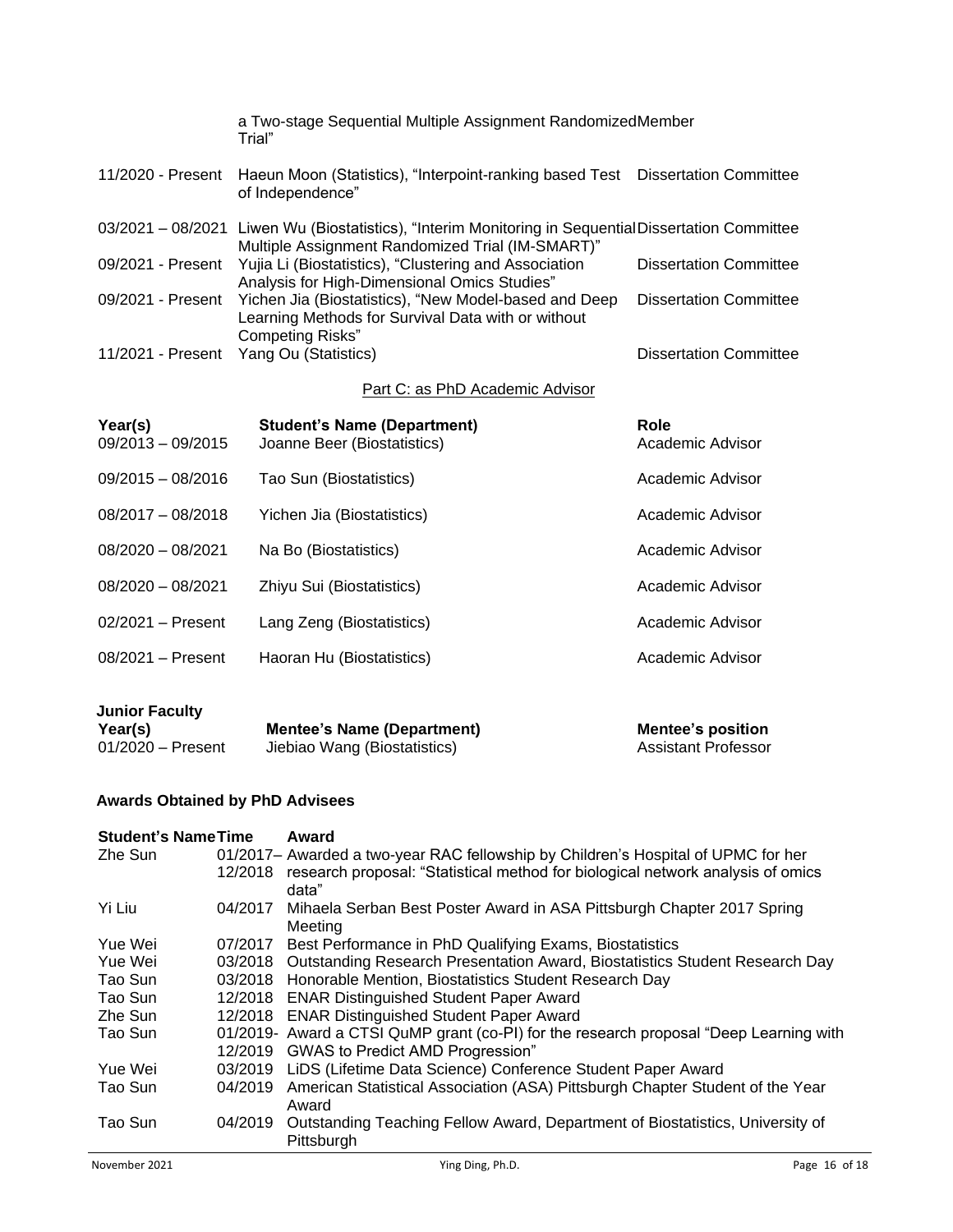| Yue Wei     | 04/2019 | Mihaela Serban Best Poster Award in ASA Pittsburgh Chapter 2019 Spring<br>Meeting                       |
|-------------|---------|---------------------------------------------------------------------------------------------------------|
| Tao Sun     | 04/2019 | ICSA (International Chinese Statistical Association) Student Paper Award                                |
| Tao Sun     | 05/2019 | LiDS (Lifetime Data Science) Conference Student Poster Award                                            |
| Xinjun Wang |         | 09/2019- Award a CTSI QuMP grant (co-PI) for the research proposal "Multi-source                        |
|             | 08/2020 | Analysis of Cellular Transcriptomes and Epitopes of Sequencing (CITE-seq) Data"                         |
| Tao Sun     | 03/2020 | Best Oral Presentation, Biostatistics Student Research Day                                              |
| Yue Wei     | 03/2020 | Honorable Mention for Oral Presentation, Biostatistics Student Research Day                             |
| Zhe Sun     | 04/2020 | Outstanding PhD Student Award, GSPH, University of Pittsburgh                                           |
| Tao Sun     | 04/2020 | Delta Omega Induction Award, GSPH, University of Pittsburgh                                             |
| Xinjun Wang |         | 07/2020- Awarded a two-year RAC fellowship by Children's Hospital of UPMC for his                       |
|             | 06/2022 | research proposal: "Machine Learning and Statistical Methods for Analyzing                              |
|             |         | Single-cell Multi-omics Data"                                                                           |
| Xinjun Wang | 10/2020 | ICSA (International Chinese Statistical Association) Student Paper Award                                |
| Xinjun Wang | 03/2021 | Biostatistics Research Day Outstanding Student Research Award                                           |
| Xinjun Wang | 04/2021 | American Statistical Association (ASA) Pittsburgh Chapter Student of the Year<br>Award                  |
| Yue Wei     | 04/2021 | Outstanding Teaching Fellow Award, Department of Biostatistics, University of<br>Pittsburgh             |
| Xinjun Wang | 04/2021 | Outstanding Graduate Student Researcher Award, Department of Biostatistics,<br>University of Pittsburgh |
| Xinjun Wang | 04/2021 | Dean's Day Biostatistics Doctoral Award, Graduate School of Public Health,<br>University of Pittsburgh  |

## **SERVICE**

# **Department Committees**

| $05/2013 - 07/2014$ | Applied Exam Committee Member, PhD Qualifying Exam |
|---------------------|----------------------------------------------------|
| $01/2014 - 07/2018$ | Member, PhD Admission Committee                    |
| $05/2015 - 07/2018$ | Applied Exam Committee Chair, PhD Qualify Exam     |
| 03/2017 - Present   | Member, Student Award Committee                    |
| $01/2018$ – Present | Member, Faculty Award Nomination Committee         |
| $09/2013 -$ Present | Member, Doctoral Monitoring Committee              |
| 08/2019 - Present   | Chair, PhD Admission Committee                     |
| 04/2021 - Present   | Chair, Biostatistics Faculty Search Committee      |

# **School/University Committees**

| $09/2014 - 08/2020$ | Department Representative, EPCC (Educational Policies and Curriculum<br>Committee) |
|---------------------|------------------------------------------------------------------------------------|
| 05/2016 - 04/2017   | Member, Biostatistics Department Chair Search Committee                            |
| $10/2018 - 03/2019$ | Member, Biostatistics Department Faculty Search Committee                          |
| $03/2020 - 11/2020$ | Member, Graduate School of Public Health Dean Search Committee                     |
| 09/2020 - present   | Member, Basic Science Advisory Committee                                           |

# **Manuscript Reviewer/Journal Editorial Board**

| 2021 - Present | Associate Editor | <b>Statistics in Medicine</b>                                                                                                                                                                                                   |
|----------------|------------------|---------------------------------------------------------------------------------------------------------------------------------------------------------------------------------------------------------------------------------|
| 2019 - Present | Associate Editor | Journal of Statistical Research                                                                                                                                                                                                 |
| 2009 - Present | Reviewer         | Biostatistics, Biometrics, Statistics in Medicine,                                                                                                                                                                              |
|                |                  | Statistics and Its Interface, Lifetime Data Analysis,                                                                                                                                                                           |
|                |                  | Statistics in Biosciences, Electronic Journal of Statistics,<br>Journal of Biopharmaceutical Statistics, Journal of<br>Statistical Theory and Practice, Statistica Sinica,<br>Bioinformatics, Biometrical Journal, Scandinavian |